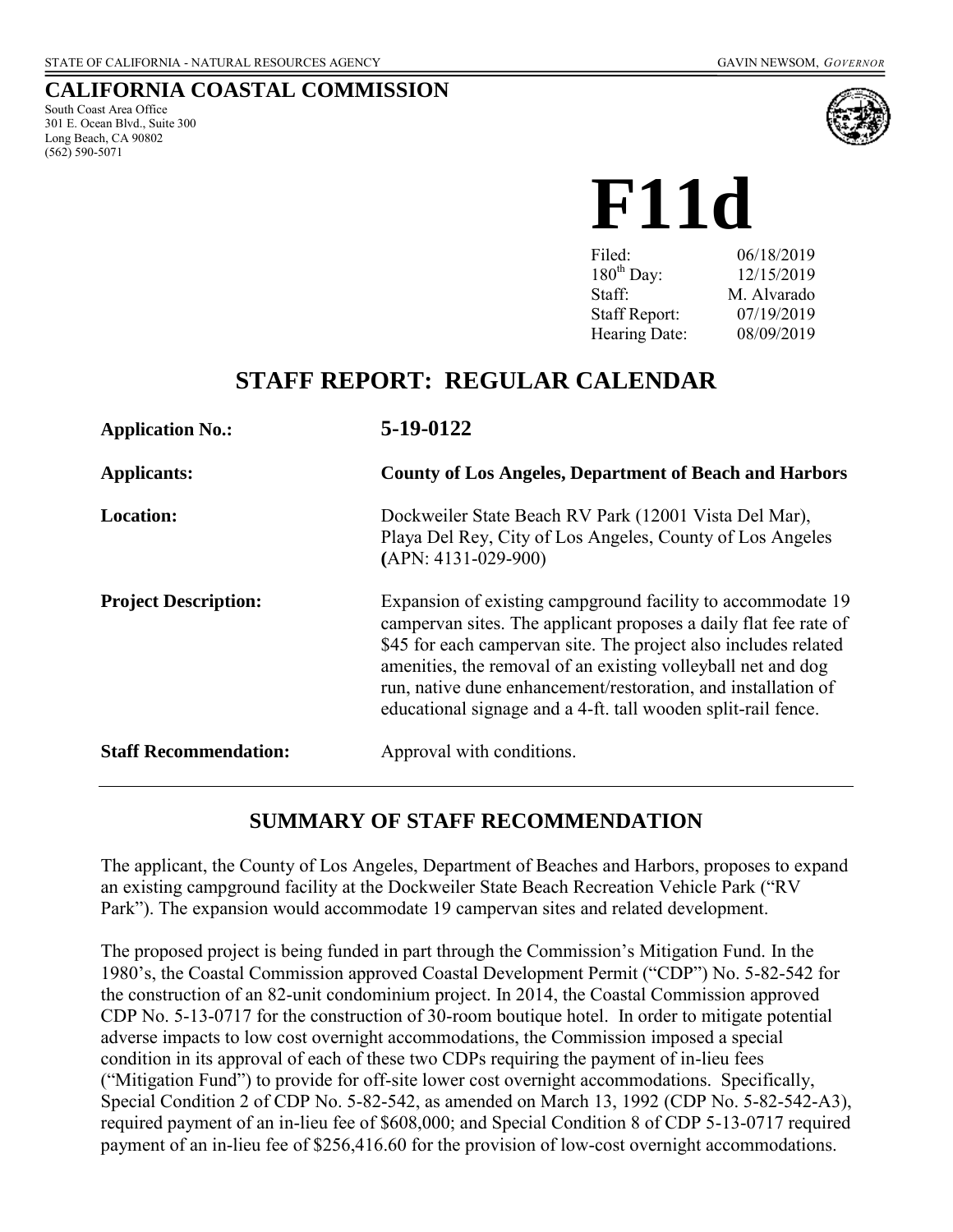In order to implement these conditions, the Los Angeles County Department of Beaches and Harbors entered into two Memoranda of Understanding ("MOU") with the Coastal Commission to provide for lower cost overnight accommodations within the coastal zone. The proposed improvements to and expansion of the overnight RV Park subject to this application (No. 5-19- 0122) are intended to implement the development required pursuant to the MOUs between the Commission and LADBH and are being funded in part through use of \$636,916.60 from the Commission's Mitigation Fund. The proposed new campervan sites will serve an acute need for recreational facilities and lower cost overnight accommodations and will offer a form of lower-cost overnight accommodations on oceanfront land suitable for recreational uses in this area.

A primary issue associated with this development concerns biological resources, primarily the southern foredune habitat that exists immediately adjacent to the project site and is considered environmentally sensitive habitat area ("ESHA") that must be protected under Section 30240 of the Coastal Act. Section 30240(a) provides that ESHA must be protected against any "significant disruption of habitat values," and only uses dependent on the resources are allowed *within* ESHA, while Section 30240(b) provides that development *adjacent* to ESHA is allowed as long as it is sited and designed to prevent impacts that would "significantly degrade" the ESHA and is compatible with the continued existence of the ESHA. The proposed campground expansion is not a lowintensity use and is not a resource-dependent use and, therefore, would not be consistent with Section 30240(a) if it was sited *in* the sensitive foredune habitat. Accordingly, the project has been designed to avoid the dune habitat, such that no portion of the proposed development will encroach onto the sand dunes, and no significant disruption of the dune habitat is anticipated to occur.

To ensure that potential indirect impacts to ESHA adjacent to the proposed development are avoided, the Commission typically requires a 100-foot buffer between development and ESHA. In this case, the applicant is proposing a reduced ESHA buffer that will range in width but will not measure less than approximately 12-15 feet between the campervan sites and the foredunes. In this instance, although it is not considered to be the kind of low-intensity camping use allowed *in*  ESHA, the campervan campground is an appropriate public access amenity allowed *adjacent* to ESHA because the activities generally associated with this form of camping are not expected to significantly degrade the dunes habitat in this case. The applicant is proposing the installation of an approximately four-foot tall wooden split-rail fence to protect the dune enhancement/restoration areas from pedestrian foot traffic; and an education sign to identify the dune areas and help inform the public of the sensitive habitat area. In addition, to mitigate for the potential indirect impacts to the surrounding dune ESHA from increased human activity in the area and for proposing a reduced ESHA buffer of less than 100 feet, the applicant is proposing native dune enhancement/restoration of approximately 0.86 of an acre of foredunes in the project vicinity.

Additionally, the proposed development has been conditioned to assure consistency with the resource protection policies of the Coastal Act. To ensure implementation of the proposed dune enhancement/restoration, **Special Condition 1** requires the applicant to submit a final dune enhancement/restoration program prior to issuance of the permit, as well as a monitoring report five (5) years from the date of the Commission's approval of the permit. The Commission imposes **Special Condition 2**, which requires flagging and avoidance of native dune vegetation during project activities. **Special Condition 3** specifies time and operation constraints to avoid adverse impacts on sensitive species and bird nesting activities. **Special Condition 4** requires lighting to be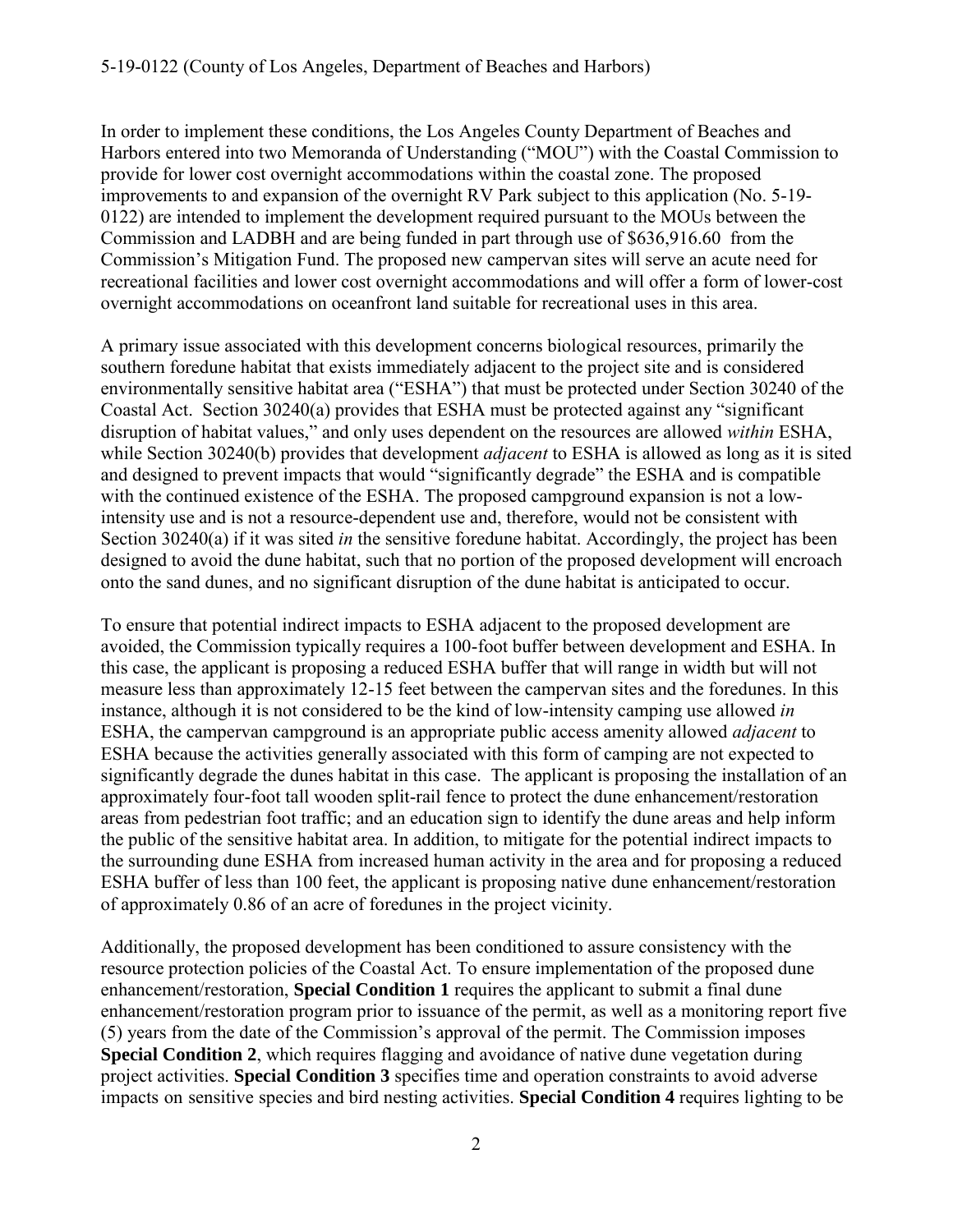designed to avoid impacts on habitat areas. In addition, because the project site is on a beach parcel and in proximity to coastal waters, the Commission recommends construction-related requirements and best management practices under **Special Condition 5** to prevent pollution of coastal waters. Due to updates and revisions to the project plans during staff review, the Commission imposes **Special Condition 6**, which requires the submittal of final plans incorporating all changes**.** 

Moreover, given that the applicant has chosen to implement the project on a beach parcel despite risks from wave attack, erosion, sea level rise, and storm flooding, the applicant must assume the risks and waive any rights that it may have to future shoreline protective devices. Therefore, the Commission imposes **Special Conditions 7, 8 and 9** which require an assumption of risk, waiver of the right to a future shoreline protective device, and no future development without an amendment to this permit or new coastal development permit.

A fee structure was not proposed as part of the County's prior applications for the subject development (CDP Application No. 5-17-0537 and 5-18-0683), which were withdrawn on June 4, 2018 and January 15, 2019, respectively. The County has revised the proposal to include a daily flat rate of \$45 for each campervan site. **Special Condition 10** reflects the proposal and ensures that the proposed new campervan spaces will be operated and maintained as lower cost accommodations for the general public in perpetuity.

Commission staff has worked closely with the County, and after discussions and numerous revisions to the proposal, is supportive of the proposed project description and proposed fee structure. The proposed project, as conditioned, will serve to provide important public recreational improvements as well as dune restoration in a location where both are critically needed. Thus, staff recommends that the Commission **approve** with conditions Coastal Development Permit 5-19-0122 as further discussed in this report. The applicant is in agreement with staff's recommendation. The motion and resolution to approve the permit are on page 5.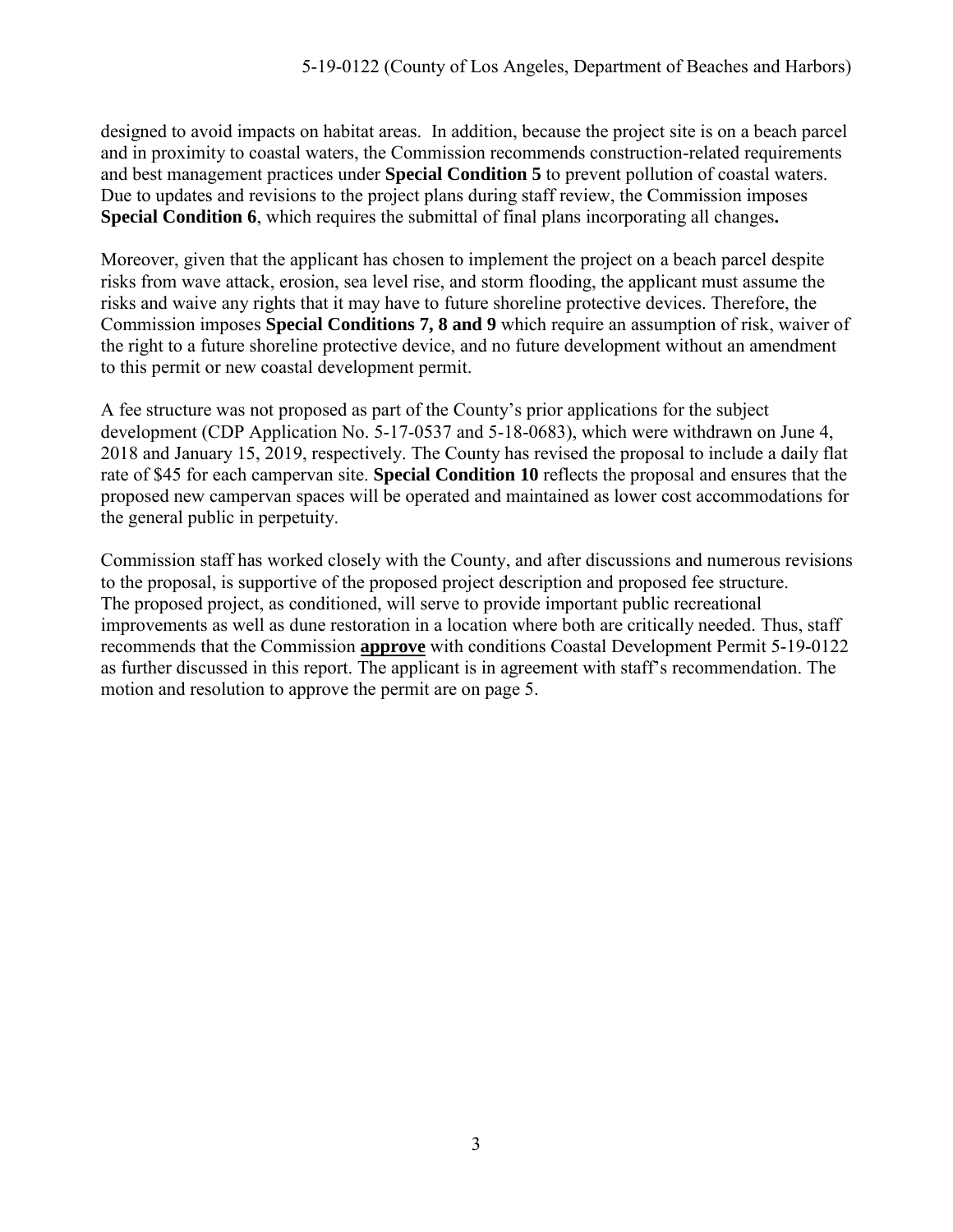# **TABLE OF CONTENTS**

# **APPENDICES**

Appendix A - Substantive File Documents

# **EXHIBITS**

Exhibit 1 - Project Location

Exhibit 2 - Conceptual Site Plan and Enhancement/Restoration Plan

Exhibit  $3$  – Photos of the Site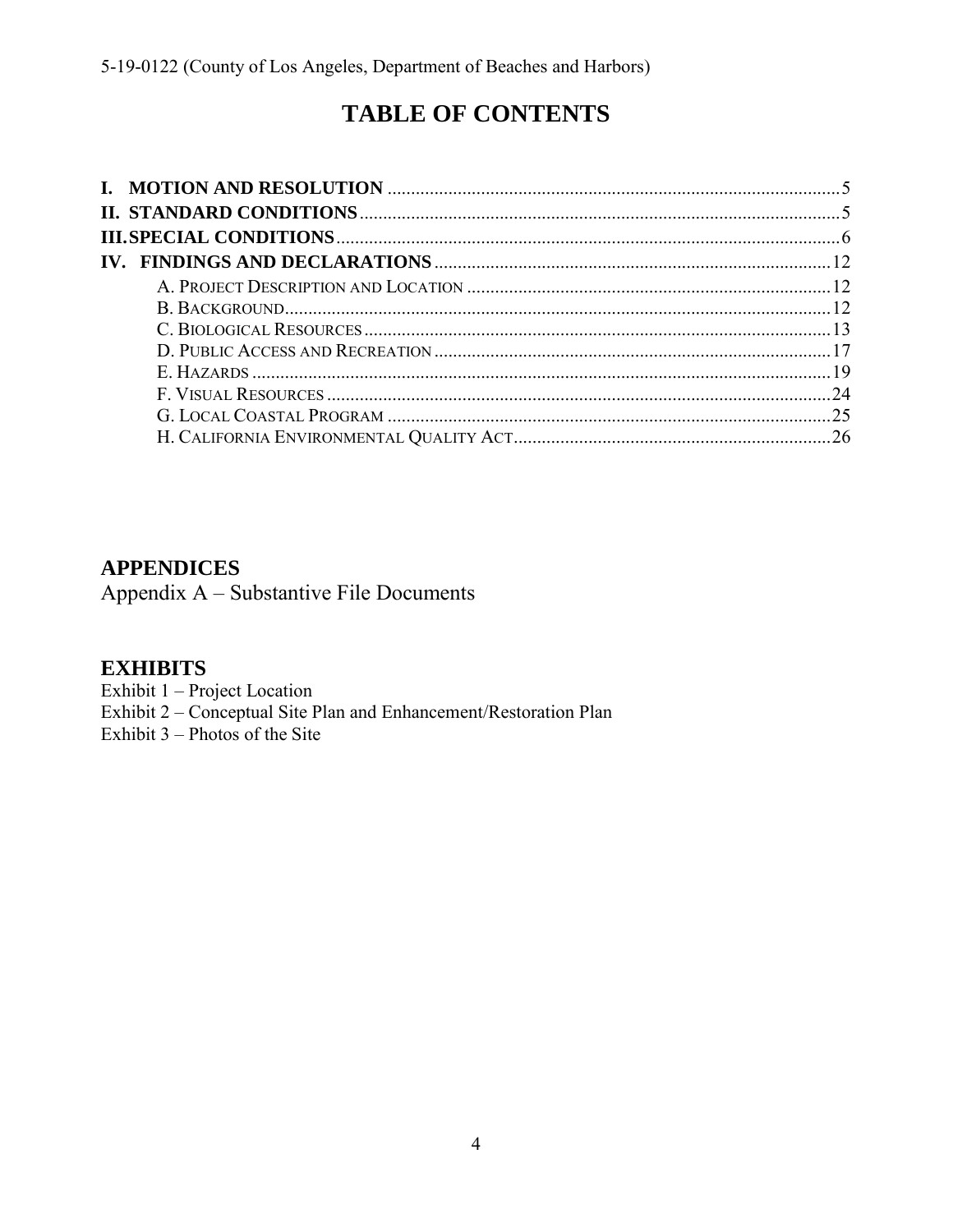# <span id="page-4-0"></span>**I. MOTION AND RESOLUTION**

## **Motion:**

*I move that the Commission approve Coastal Development Permit Application No. 5-19-0122 pursuant to the staff recommendation.*

Staff recommends a **YES** vote. Passage of this motion will result in approval of the permit as conditioned and adoption of the following resolution and findings. The motion passes only by affirmative vote of a majority of the Commissioners present.

### **Resolution:**

*The Commission hereby approves Coastal Development Permit 5-19-0122 for the proposed development and adopts the findings set forth below on grounds that the development as conditioned will be in conformity with the policies of Chapter 3 of the Coastal Act. Approval of the permit complies with the California Environmental Quality Act because either 1) feasible mitigation measures and/or alternatives have been incorporated to substantially lessen any significant adverse effects of the development on the environment, or 2) there are no further feasible mitigation measures or alternatives that would substantially lessen any significant adverse impacts of the development on the environment.* 

# <span id="page-4-1"></span>**II. STANDARD CONDITIONS**

This permit is granted subject to the following standard conditions:

- 1. **Notice of Receipt and Acknowledgment**. The permit is not valid and development shall not commence until a copy of the permit, signed by the permittees or authorized agent, acknowledging receipt of the permit and acceptance of the terms and conditions, is returned to the Commission office.
- 2. **Expiration.** If development has not commenced, the permit will expire two years from the date on which the Commission voted on the application. Development shall be pursued in a diligent manner and completed in a reasonable period of time. Application for extension of the permit must be made prior to the expiration date.
- 3. **Interpretation.** Any questions of intent of interpretation of any condition will be resolved by the Executive Director or the Commission.
- 4. **Assignment.** The permit may be assigned to any qualified person, provided assignee files with the Commission an affidavit accepting all terms and conditions of the permit.
- 5. **Terms and Conditions Run with the Land.** These terms and conditions shall be perpetual, and it is the intention of the Commission and the permittees to bind all future owners and possessors of the subject property to the terms and conditions.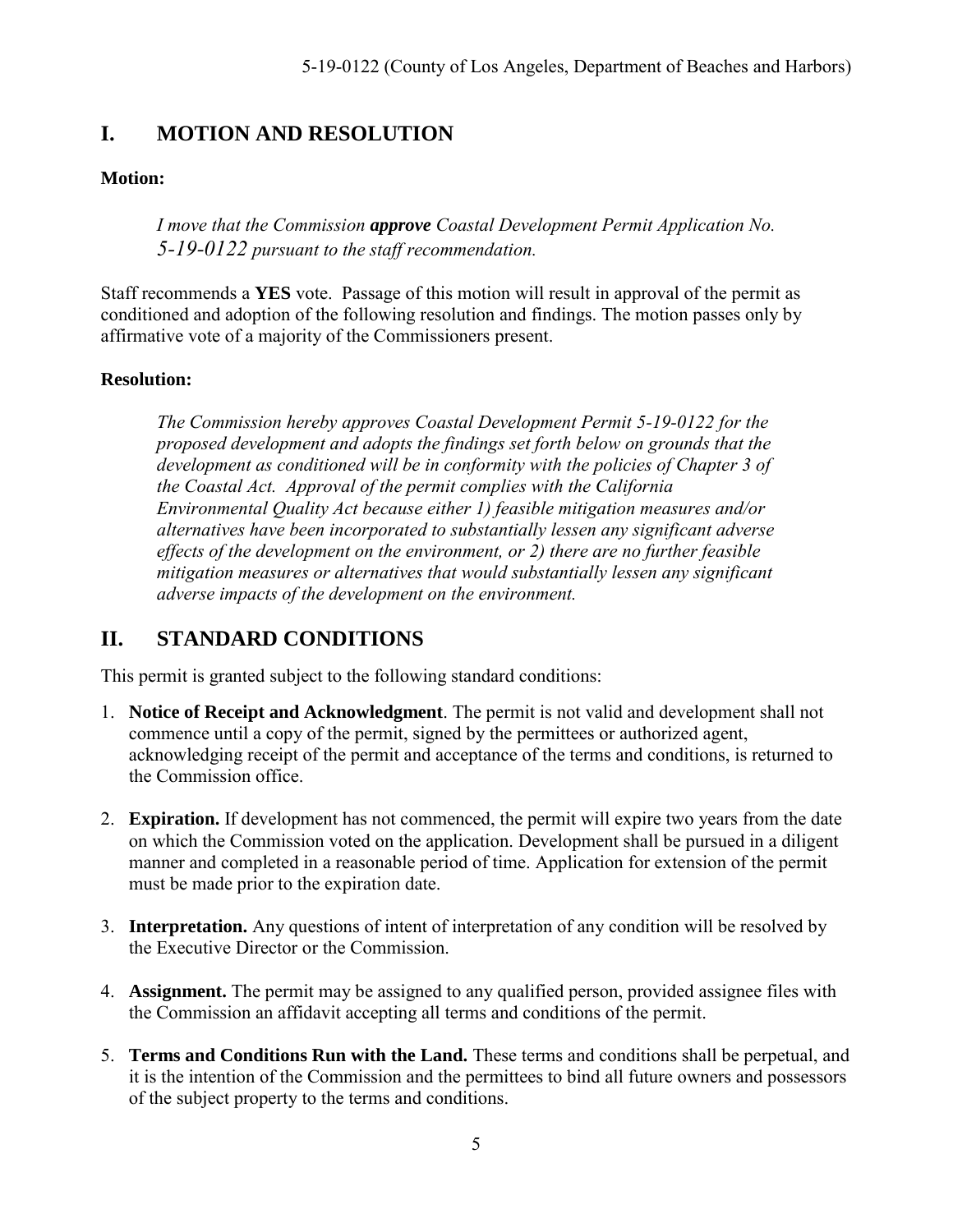# <span id="page-5-0"></span>**III. SPECIAL CONDITIONS**

This permit is granted subject to the following special conditions:

- **1. Dune Enhancement/Restoration Program.** PRIOR TO ISSUANCE OF THE COASTAL DEVELOPMENT PERMIT, the applicant shall submit, for the review and written approval of the Executive Director, a final enhancement/restoration program and a fencing and signage plan. The plans shall include the following:
	- A. **Dune Habitat Area Footprint**. The dune habitat enhancement/restoration area shall generally include an approximately 0.86-acre footprint.
	- B. **Dune Enhancement/Restoration Plan**. The plan shall include procedures for identification and removal of exotic plant species that may be found in the area. The plan shall include the following:
		- i. Site plan (with topography) with the boundaries of the development work, and the location and species of non-native invasive plants to be removed and the location and species of the native plants to be protected.
		- ii. Only manual methods (e.g., hand-pulling, shovels, and other hand tools) shall be used to remove target non-native invasive plants. And native plants will be avoided to the maximum extent feasible during the course of manual plant removal activities;
		- iii. No herbicides or rodenticides shall be employed.
		- iv. Non-native invasive plant material shall be properly disposed of off the project site.
		- v. Best management practices to be implemented to avoid the recruitment or spread of non-native invasive species;
	- C. **Five-year Monitoring**. Five years from the date of issuance of Coastal Development Permit No. 5-19-0122, the permittee shall submit for the review and approval of the Executive Director, a monitoring report, prepared by a licensed biologist or qualified resource specialist that assesses whether the dune enhancement/restoration is in conformance with dune enhancement/restoration program approved pursuant to this special condition and provides at or less than 5% relative coverage of exotic plant species. The monitoring report shall include photographic documentation of plant species, plant coverage and an evaluation of the conformance of the resultant enhancement/restoration with the requirements of this special condition.

If the monitoring report indicates the enhancement/restoration is not in conformance with or has failed to meet the performance standards specified in the dune enhancement/restoration program approved pursuant to this permit, the permittee, or successors in interest, shall submit a revised or supplemental enhancement/restoration plan for the review and approval of the Executive Director. The revised enhancement/restoration plan must be prepared by a qualified resource specialist and shall specify measures to remediate those portions of the original plan that have failed or are not in conformance with the original approved plan.

D. **Wooden Split-rail Fencing.** Split-rail fencing shall be installed around the perimeter of the camper van camping site. No fencing shall be within the southern foredune habitat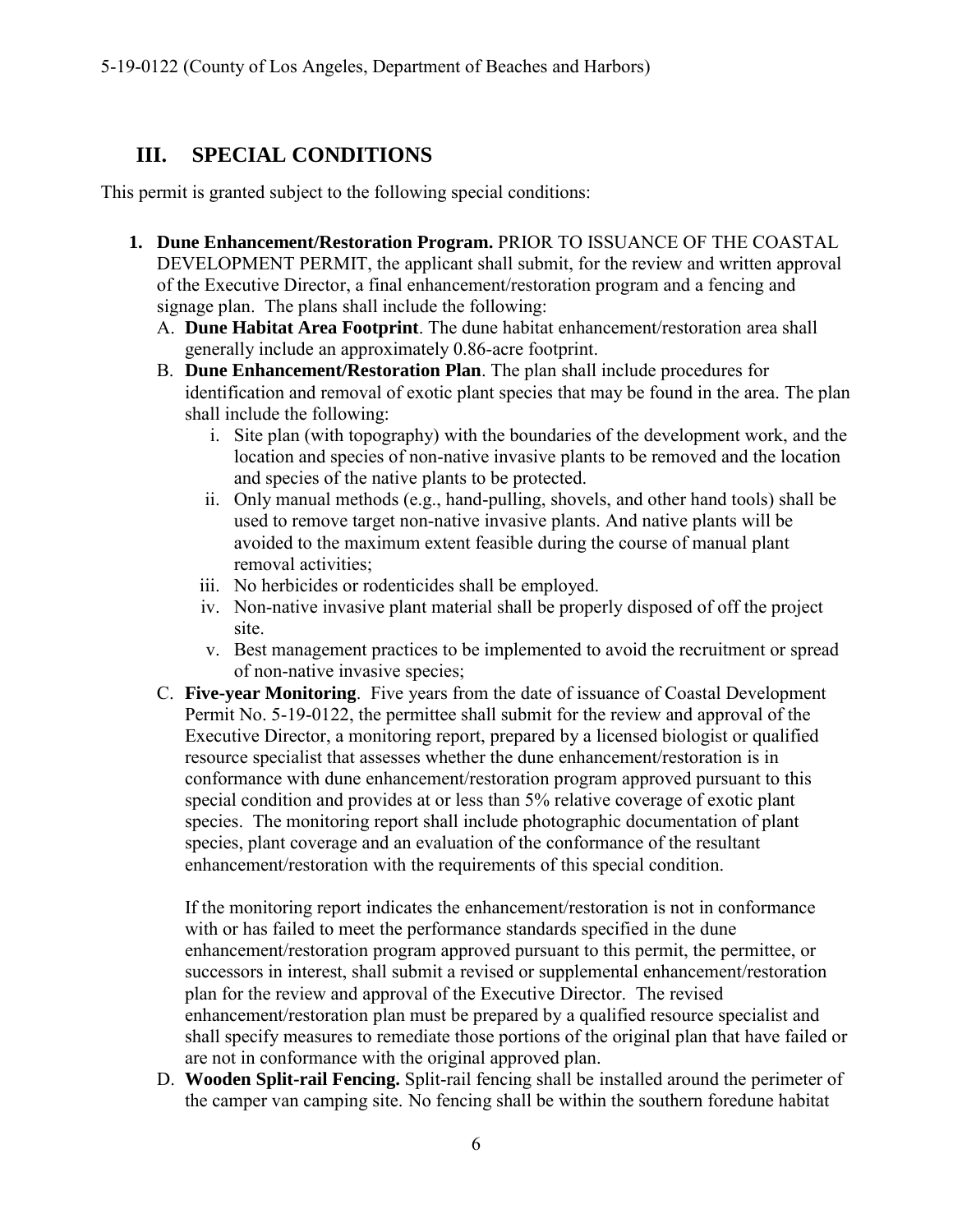area. All proposed site fencing shall be the minimum amount of fencing necessary to meet project objectives (including in terms of sensitive habitat protection, wayfinding and public access, etc.). Minor adjustments to the fencing parameters (i.e., types and configurations) may be authorized by the Executive Director to allow for adaptation in response to habitat changes and/or campground use patterns. All changes are subject to Executive Director review and approval unless the Executive Director determines that an amendment to this CDP or a separate CDP is legally required.

E. **Signage.** The plan shall include the provision for the installation of signage to be incorporated into the design of the fencing adequate to identify and inform the public of the southern foredune site as a sensitive dune habitat. The signage shall blend in with the surrounding natural environment and not detract from the character of the area. Signs that become subject to erosion or otherwise become unsightly shall be relocated or replaced. The plan shall show the location, size, design, and content of all signs. The signs shall be no larger than 24 inches by 36 inches. No signs shall be posted on the sandy beach unless specifically authorized by the approved signage plan, a separate coastal development permit, or an amendment to this coastal permit, unless the Executive Director determines that no permit or amendment is required.

The permittee shall undertake development in accordance with the approved final plans and schedule and other requirements. Any proposed changes to the approved final plans shall be reported to the Executive Director. No changes to the approved final plan shall occur without a Commission amendment to this coastal development permit unless the Executive Director determines that no amendment is required.

### **2. Habitat and Sensitive Species Protection Measures during Project Activities.**

- A. Prior to any project activities, a qualified Resource Specialist shall survey the project site and identify with flags, stakes, or other markers all areas of existing native vegetation. Avoidance measures shall be implemented for native dune vegetation in areas where these species exist as a natural community and in areas where these species co-occur with non-native species.
- B. The limits of development work shall also be clearly demarcated to identify the boundaries of the construction area and habitat area.
- C. An appropriately trained biologist shall monitor all project activities for disturbance to sensitive species or habitat area. Based on field observations, the biologist shall advise the applicants regarding methods to minimize or avoid significant impacts, which could occur upon sensitive species or habitat areas. The biological monitor shall have the authority to stop work if any adverse impacts to sensitive species at the project site and/or within the project vicinity could result from continuation of the proposed development. The applicants shall not undertake any activity that would disturb sensitive species or habitat area unless specifically authorized and mitigated under this coastal development permit or unless an amendment to this coastal development permit for such disturbance has been obtained from the Coastal Commission.

### **3. Timing and Operational Constraints.**

A. To avoid adverse impacts on sensitive bird species, construction and maintenance activities shall not occur during the bird nesting season between March 1 and August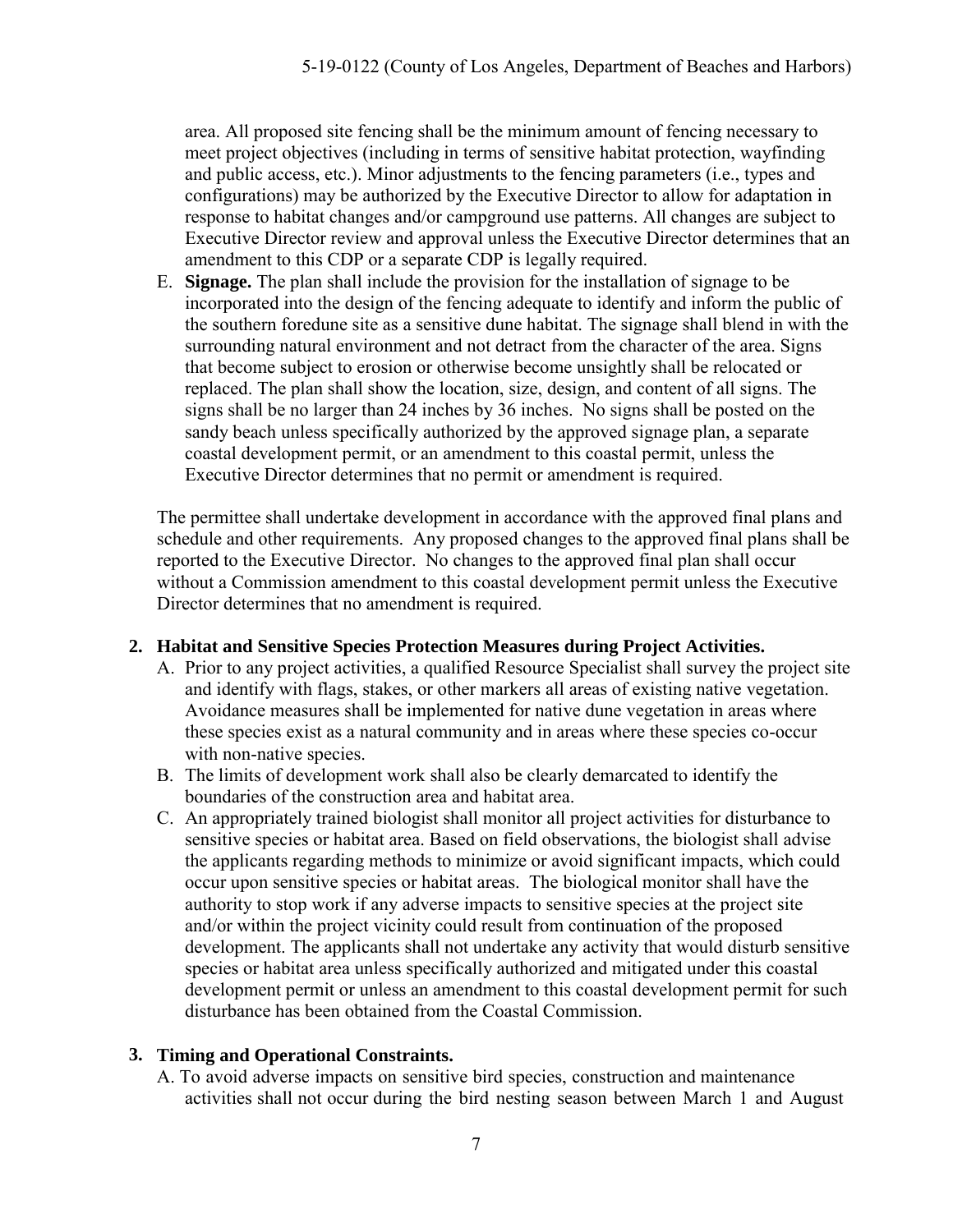31 of any year. A qualified biologist or environmental resources specialist shall conduct a survey of the project site, to determine presence and behavior of sensitive species, prior to commencement of any development. The permittee shall submit the contact information of all monitors with a description of their duties and their on-site schedule. Project activities, including expansion of camping facilities and vegetation removal, shall not occur until any sensitive species (e.g., species listed on state or federal endangered/threatened species lists) have left the project area or its vicinity. In the event that any sensitive wildlife species exhibit reproductive or nesting behavior, the biologist/environmental specialist shall require the permittee to cease work, and shall immediately notify the Executive Director and local resource agencies. Project activities shall resume only upon written approval of the Executive Director. The permittee shall cease work should any breach in permit compliance occur or if any unforeseen sensitive habitat issues arise. The permittees shall immediately notify the Executive Director if the monitor determines that any activities outside of the scope of this coastal development permit occur. If significant impacts or damage occur to sensitive wildlife species, the permittees shall submit a revised, or supplemental program to adequately mitigate such impacts. The revised, or supplemental, program shall be processed as an amendment to this coastal development permit.

- B. The permittee may undertake construction and maintenance activities between March 1 and August 31 of any year upon obtaining a written statement of the Executive Director authorizing construction maintenance on specified dates. To obtain such a determination, the permittee must submit a declaration from the Department of Fish and Game stating that construction on the specific dates proposed will not cause adverse impacts to any sensitive or endangered species. The declaration must contain an assessment of the foraging, breeding, and nesting activities of sensitive bird species found in the area and a statement that the maintenance activity on the specific dates proposed will not interfere with the foraging, breeding, and nesting activities of the sensitive bird species.
- **4. Lighting.** PRIOR TO ISSUANCE OF THE COASTAL DEVELOPMENT PERMIT, the permittee shall submit, for the review and written approval of the Executive Director, a lighting plan for the proposed development. All development lighting shall be directed away from and/or shielded so as not to illuminate habitat areas. The lowest intensity lighting shall be used that is appropriate to the intended use of the lighting.

The permittee shall undertake development in accordance with the approved plans. Any proposed changes to the approved plans shall be reported to the Executive Director in order to determine if the proposed change shall require a permit amendment pursuant to the requirements of the Coastal Act and the California Code of Regulations.

#### **5. Storage of Construction Materials, Mechanized Equipment and Removal of Construction Debris**

The permittee shall comply with the following construction-related requirements: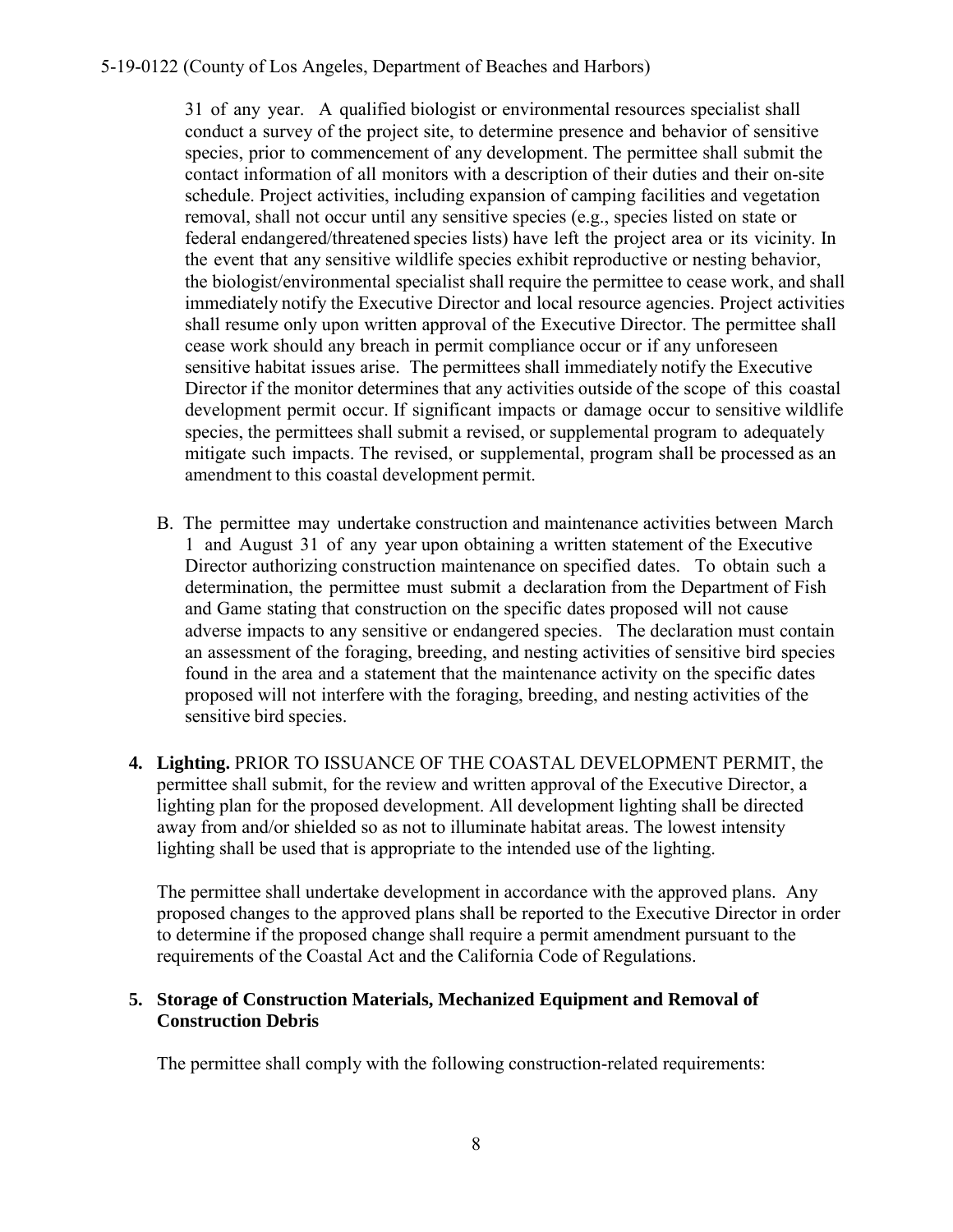- (a) No demolition or construction materials, debris, or waste shall be placed or stored where it may enter sensitive habitat, receiving waters or a storm drain, or be subject to wave, wind, rain, or tidal erosion and dispersion.
- (b) No demolition or construction equipment, materials, or activity shall be placed in or occur in any location that would result in impacts to environmentally sensitive habitat areas, streams, wetlands or their buffers.
- (c) Any and all debris resulting from demolition or construction activities shall be removed from the project site within 24 hours of completion of the project.
- (d) Demolition or construction debris and sediment shall be removed from work areas each day that demolition or construction occurs to prevent the accumulation of sediment and other debris that may be discharged into coastal waters.
- (e) All trash and debris shall be disposed in the proper trash and recycling receptacles at the end of every construction day.
- (f) The permittee(s) shall provide adequate disposal facilities for solid waste, including excess concrete, produced during demolition or construction.
- (g) Debris shall be disposed of at a legal disposal site or recycled at a recycling facility. If the disposal site is located in the coastal zone, a coastal development permit or an amendment to this permit shall be required before disposal can take place unless the Executive Director determines that no amendment or new permit is legally required.
- (h) All stock piles and construction materials shall be covered, enclosed on all sides, shall be located as far away as possible from drain inlets and any waterway, and shall not be stored in contact with the soil.
- (i) Machinery and equipment shall be maintained and washed in confined areas specifically designed to control runoff. Thinners or solvents shall not be discharged into sanitary or storm sewer systems.
- (j) The discharge of any hazardous materials into any receiving waters shall be prohibited.
- (k) Spill prevention and control measures shall be implemented to ensure the proper handling and storage of petroleum products and other construction materials. Measures shall include a designated fueling and vehicle maintenance area with appropriate berms and protection to prevent any spillage of gasoline or related petroleum products or contact with runoff. The area shall be located as far away from the receiving waters and storm drain inlets as possible.
- (l) Best Management Practices (BMPs) and Good Housekeeping Practices (GHPs) designed to prevent spillage and/or runoff of demolition or construction-related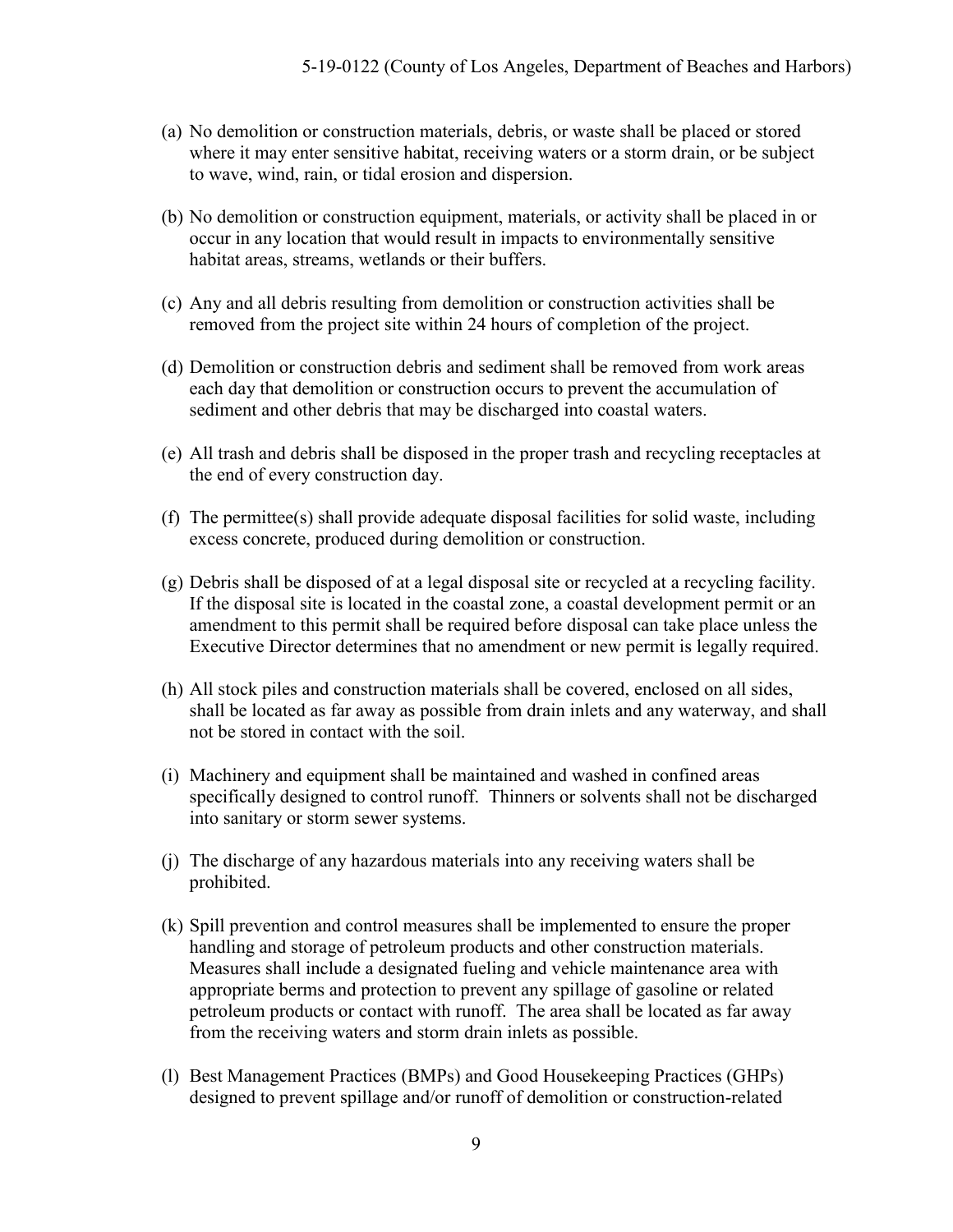materials, and to contain sediment or contaminants associated with demolition or construction activity, shall be implemented prior to the on-set of such activity.

- (m)All BMPs shall be maintained in a functional condition throughout the duration of construction activity.
- **6. Final Plans**. PRIOR TO ISSUANCE OF THE COASTAL DEVELOPMENT PERMIT, the Permittee shall submit two full size sets of revised final project plans with graphic scale to the Executive Director for review and approval. The final plans shall be in substantial conformance with the project plans submitted to the Coastal Commission's South Coast District Office on January 15, 2019, but shall be modified to achieve compliance with this condition, including that the revised plans shall show the following required changes and clarifications to the project:
	- A. **Development Footprint**. No portions of the development shall encroach onto dune habitat areas.
	- B. **Grading Limits.** No grading shall be undertaken within dune habitat areas.
	- C. **Construction Material**. Project related fences, benches, walls, bollards, or support structures shall not contain any of the following: petroleum, acid, coal or oil tar, lampblack, aniline, asphalt, bitumen, or residuary products of petroleum, including creosote, or carbonaceous materials or substances.
	- D. **Signage.** The plan shall show the location, size, design, and content of all signs necessary for the operation of the development. The signs shall be no larger than 24 inches x 36 inches, and shall not extend above 6 feet in height.

The permittee shall undertake development in accordance with the approved final plans and schedule and other requirements. Any proposed changes to the approved final plans shall be reported to the Executive Director. No changes to the approved final plans shall occur without a Commission amendment to this coastal development permit unless the Executive Director determines that no amendment is required.

**7. Future Development.** This permit is only for the development described in Coastal Development Permit No. 5-19-0122. Pursuant to Title 14 California Code of Regulations Section 13253(b)(6), the exemptions otherwise provided in Public Resources Code Section 30610(a) shall not apply to the development governed by Coastal Development Permit No. 5-19-0122. Accordingly, any future improvements to the storage shed or walkway authorized by this Coastal Development Permit No. 5-19-0122, including but not limited to repair and maintenance identified as requiring a permit in Public Resources Section 30610(d) and Title 14 California Code of Regulations Sections 13252(a)-(b), shall require an amendment to Permit No. 5-19-0122 from the Commission or shall require an additional coastal development permit from the Commission or from the applicable certified local government.

### **8. Assumption of Risk, Waiver of Liability and Indemnity.**

A. By acceptance of this permit, the permittee acknowledges and agrees (i) that the site may be subject to hazards from flooding, sea level rise, erosion and wave uprush; (ii) to assume the risks to the permittee and the property that is the subject of this permit of injury and damage from such hazards in connection with this permitted development;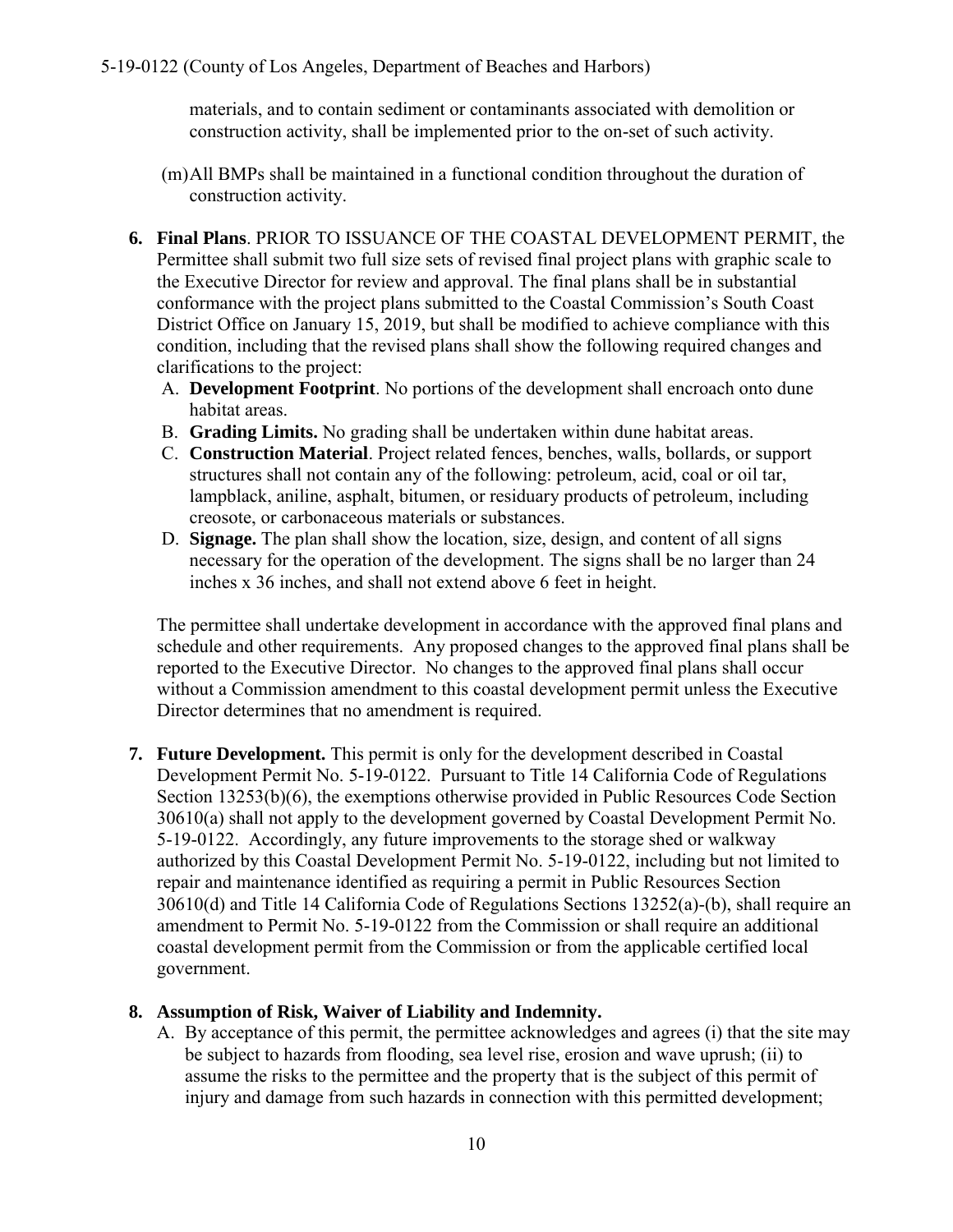(iii) to unconditionally waive any claim of damage or liability against the Commission, its officers, agents, and employees for injury or damage from such hazards; and (iv) to indemnify and hold harmless the Commission, its officers, agents, and employees with respect to the Commission's approval of the project against any and all liability, claims, demands, damages, costs (including costs and fees incurred in defense of such claims), expenses, and amounts paid in settlement arising from any injury or damage due to such hazards.

B. PRIOR TO ISSUANCE OF COASTAL DEVELOPMENT PERMIT, the permittees shall submit a written agreement, in a form and content acceptable to the Executive Director, incorporating all of the above terms of this condition.

## **9. No Future Shoreline Protective Device.**

- A. By acceptance of this permit, the permittee(s) agrees, on behalf of itself and all other successors and assigns, that the project is new development for which there is no right to shoreline protection and hereby waives on behalf of itself, and all other successors and assigns, any rights that may exist under applicable law to construct a shoreline protective device to protect the development approved pursuant to Coastal Development Permit No. 5-19-0122, and any future improvements, in the event that the development is threatened with damage or destruction from waves, erosion, storm conditions, liquefaction, flooding, sea level rise, or other natural hazards in the future.
- B. By acceptance of this permit, the applicant further agrees, on behalf of itself and all successors and assigns, that the landowner(s) shall remove the development authorized by this permit, including the mixed use commercial/residential, garage, foundations, and hardscape if: (a) any government agency has ordered that the structures are not to be occupied due to coastal hazards, or if any public agency requires the structures to be removed; (b) essential services to the site can no longer feasibly be maintained (e.g., utilities, roads); (c) the development is no longer located on private property due to the migration of the public trust boundary; (d) removal is required pursuant to LCP policies for sea level rise adaptation planning; or (e) the development would require a shoreline protective device to prevent a-d above.
- C. In the event that portions of the development fall to the beach before they are removed, the landowner(s) shall remove all recoverable debris associated with the development from the beach and/or ocean and lawfully dispose of the material in an approved disposal site. Such removal shall require a coastal development permit. Prior to removal, the permittee shall submit two copies of a Removal Plan to the Executive Director for review and written approval. The Removal Plan shall clearly describe the manner in which such development is to be removed and the affected area restored so as to best protect coastal resources, including the beach and Pacific Ocean.
- **10. Implementation and Operation.** The permittee shall construct, operate, and maintain the proposed campervan spaces as lower cost accommodations for the general public on a first come first served basis in perpetuity. The campervan spaces shall be available to the public at no more than \$45 (forty-five) dollars per space per night. This fee may be increased in the future, but any such increase shall not exceed the annual percent increase of the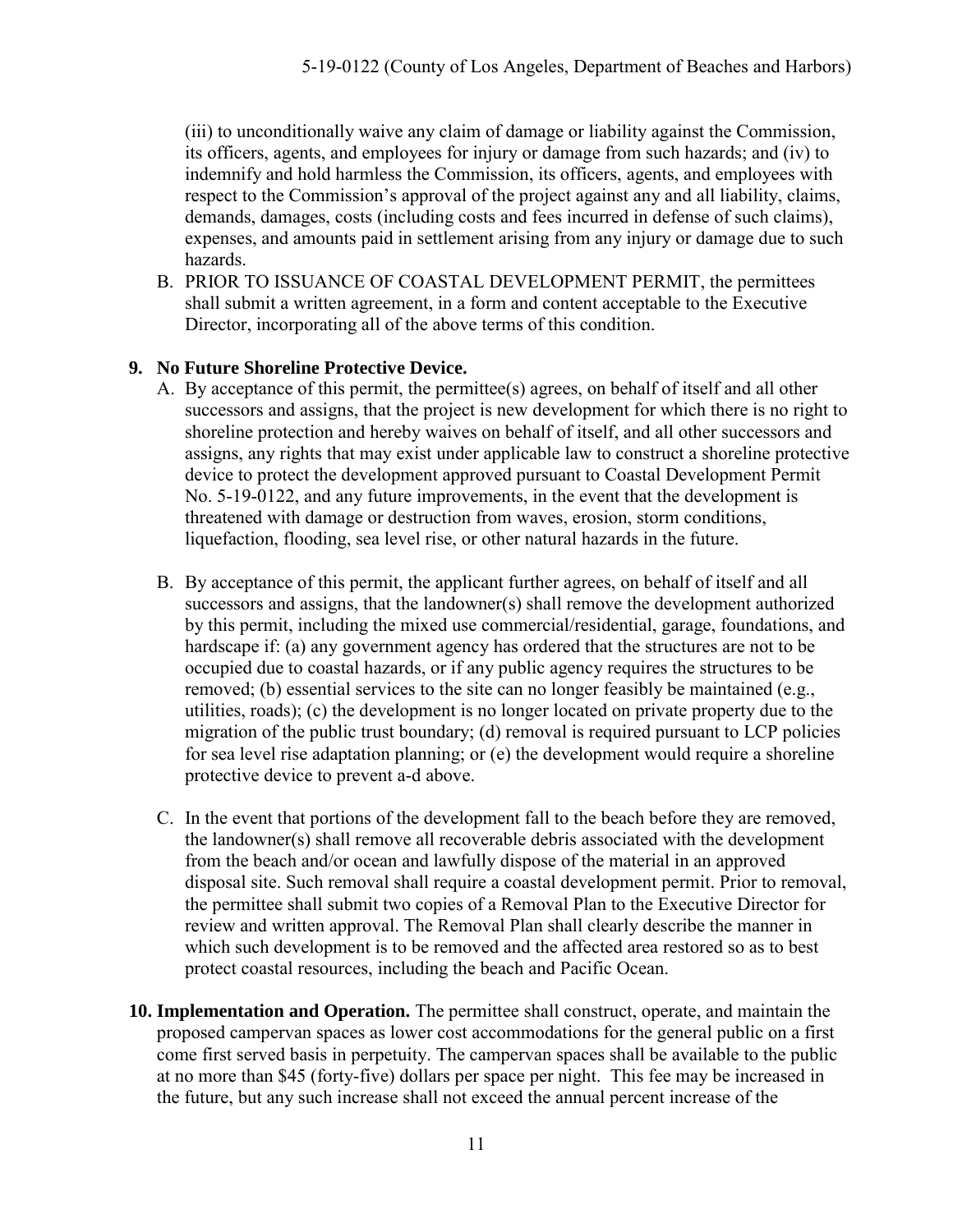California Consumer Price Index for Urban Areas. Any future increases to the fee shall be reported to the Executive Director. Any increase in the fee that would exceed the CPI shall not occur without a Commission amendment to this coastal development permit unless the Executive Director determines that no amendment is required.

# <span id="page-11-0"></span>**IV. FINDINGS AND DECLARATIONS**

# <span id="page-11-1"></span>**A. PROJECT DESCRIPTION AND LOCATION**

The applicant, Los Angeles County Department of Beaches and Harbors, is proposing to expand a campground facility at the Dockweiler State Beach Recreation Vehicle Park ("RV Park") to accommodate 19 campervan sites, which will each range from approximately 220 to 300 square feet and will consist of a pad and barbecue grill (**[Exhibit 2](https://documents.coastal.ca.gov/reports/2019/8/f11d/f11d-8-2019-exhibits.pdf)**). The expansion includes removal of a volleyball court net and an approximately 110-square-foot enclosed dog run, and the construction of a new asphalt drive loop off the southern (downcoast) end of the existing RV Park. In addition, the applicant proposes to enhance approximately 0.86-acre of southern foredune habitat area adjacent to and surrounding the camper van site, which will include: the removal of non-native vegetation on a regular basis to allow native vegetation to re-establish throughout the dunes; the removal of an old bicycle path to the south west (seaward) of the proposed camping area; the installation of an approximately four-foot tall wooden split-rail fence to protect the dune enhancement/restoration areas from pedestrian foot traffic; and educational signage to identify the dune areas and help inform the public of the sensitive habitat area (**[Exhibit 2](https://documents.coastal.ca.gov/reports/2019/8/f11d/f11d-8-2019-exhibits.pdf)**).

Proposed new camping amenities include picnic tables on the sandy beach areas adjacent to each campervan site, two Americans with Disabilities Act (ADA) accessible picnic tables and barbecue grills, a 125-square-foot modular restroom building and new waste disposal area within the existing footprint of the RV Park, a space for food service (e.g. food truck), and an outdoor wash basin.

The approximately one-acre project site is located within Dockweiler State Beach, along the base of the seaward embankment of Vista Del Mar (public right-of-way) in the Playa del Rey and El Segundo Dunes planning area of the City of Los Angeles, just southwest of the Los Angeles Hyperion Water Reclamation Plant (**[Exhibit 1](https://documents.coastal.ca.gov/reports/2019/8/f11d/f11d-8-2019-exhibits.pdf)** & **3**). Specifically, the project site is located off the downcoast end of the existing RV Park. Dockweiler State Beach is bordered to the north by Ballona Creek and Venice, to the south by El Segundo and Manhattan Beach, to the east by Los Angeles International Airport (LAX), and to the west by the Pacific Ocean. The beach lies directly under the flight path of LAX. The Vista Del Mar public right-of-way is approximately 50 to 55 feet above mean sea level and supported by a sandy bluff which rises approximately 25 feet above the beach. Southern foredune habitat areas exist along the base of the bluff and along the perimeter of the project site. An approximately 600-foot wide sandy beach and a meandering public bicycle pathway exist seaward of the project site and the southern foredunes.

# <span id="page-11-2"></span>**B. BACKGROUND**

In the 1980's, the Coastal Commission approved Coastal Development Permit ("CDP") No. 5-82- 542 for the construction of an 82-unit condominium project. In 2014, the Coastal Commission approved CDP No. 5-13-0717 for the construction of 30-room boutique hotel. In order to mitigate potential adverse impacts to low cost overnight accommodations, the Commission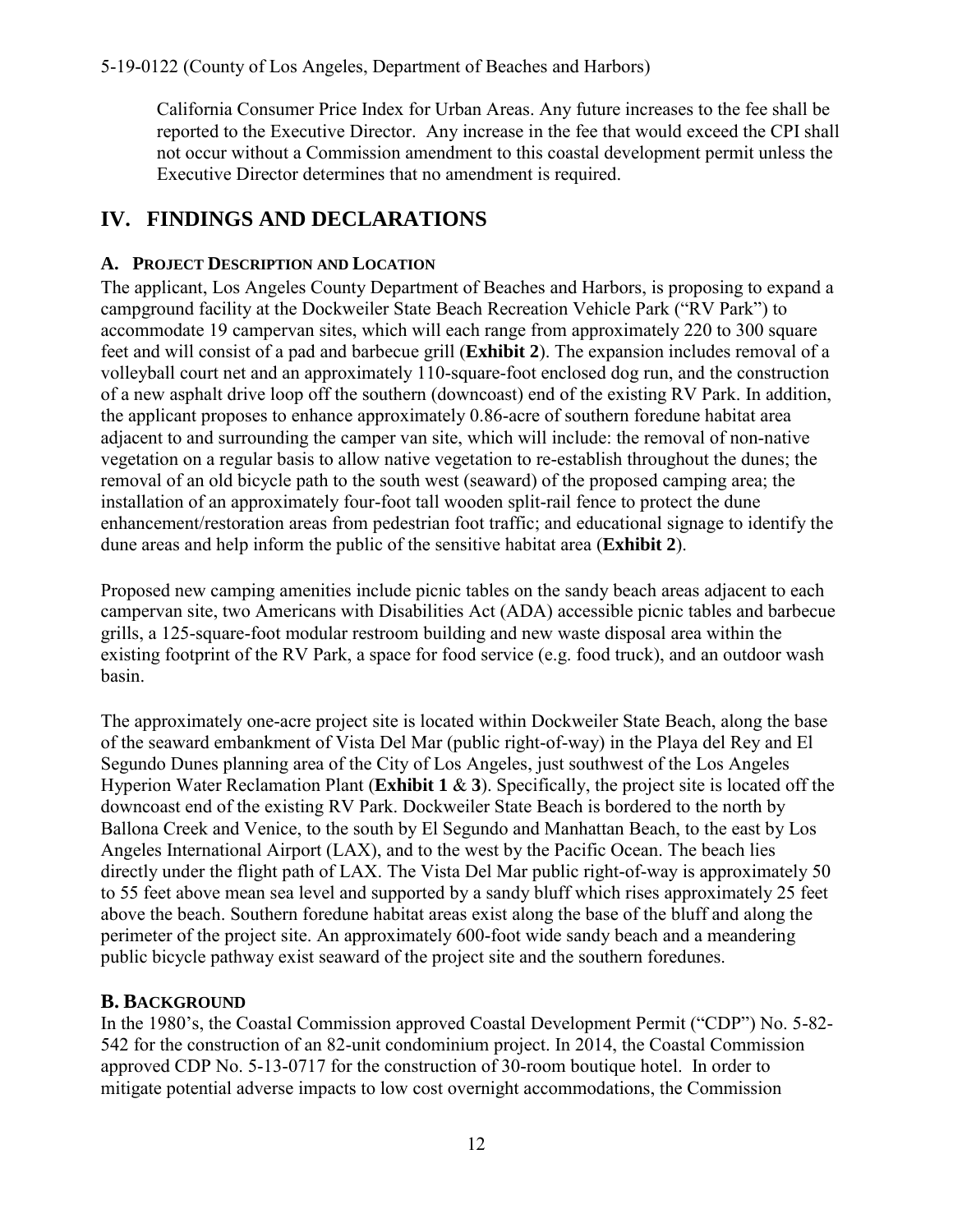imposed a special condition in its approval of each of these two CDPs requiring the payment of in-lieu fees ("Mitigation Fund") to provide for off-site lower cost overnight accommodations. Specifically, Special Condition 2 of CDP No. 5-82-542, as amended on March 13, 1992 (CDP No. 5-82-542-A3), required payment of an in-lieu fee of \$608,000; and Special Condition 8 of CDP 5-13-0717 required payment of an in-lieu fee of \$256,416.60 for the provision of low-cost overnight accommodations.

In order to implement these conditions, the Los Angeles County Department of Beaches and Harbors ("LADBH") entered into two Memoranda of Understanding ("MOU") with the Coastal Commission to provide for lower cost overnight accommodations within the coastal zone. The proposed improvements to and expansion of the overnight RV Park subject to this application (No. 5-19-0122) are intended to implement the development required pursuant to the MOUs between the Commission and LADBH and are being funded in part through use of \$636,916.60 from the Commission's Mitigation Fund.

In 2017 and 2018, the applicant applied for a coastal development permit for the same project currently before the Coastal Commission (CDP Application No. 5-17-0537 and 5-18-0683), which were withdrawn on June 4, 2018 and January 15, 2019, respectively, prior to a Coastal Commission public hearing on the project. Since then, Commission staff has worked closely with the County, and after a few discussions and a revision to the proposal, supports the proposed project description and proposed fee structure.

## <span id="page-12-0"></span>**C. BIOLOGICAL RESOURCES**

Section 30230 of the Coastal Act states:

*Marine resources shall be maintained, enhanced, and where feasible, restored. Special protection shall be given to areas and species of special biological or economic significance. Uses of the marine environment shall be carried out in a manner that will sustain the biological productivity of coastal waters and that will maintain healthy populations of all species of marine organisms adequate for longterm commercial, recreational, scientific, and educational purposes.* 

Section 30231 of the Coastal Act states:

*The biological productivity and the quality of coastal waters, streams, wetlands, estuaries, and lakes appropriate to maintain optimum populations of marine organisms and for the protection of human health shall be maintained and, where feasible, restored through, among other means, minimizing adverse effects of waste water discharges and entrainment, controlling runoff, preventing depletion of ground water supplies and substantial interference with surface water flow, encouraging waste water reclamation, maintaining natural vegetation buffer areas that protect riparian habitats, and minimizing alteration of natural streams.* 

Section 30240 of the Coastal Act states: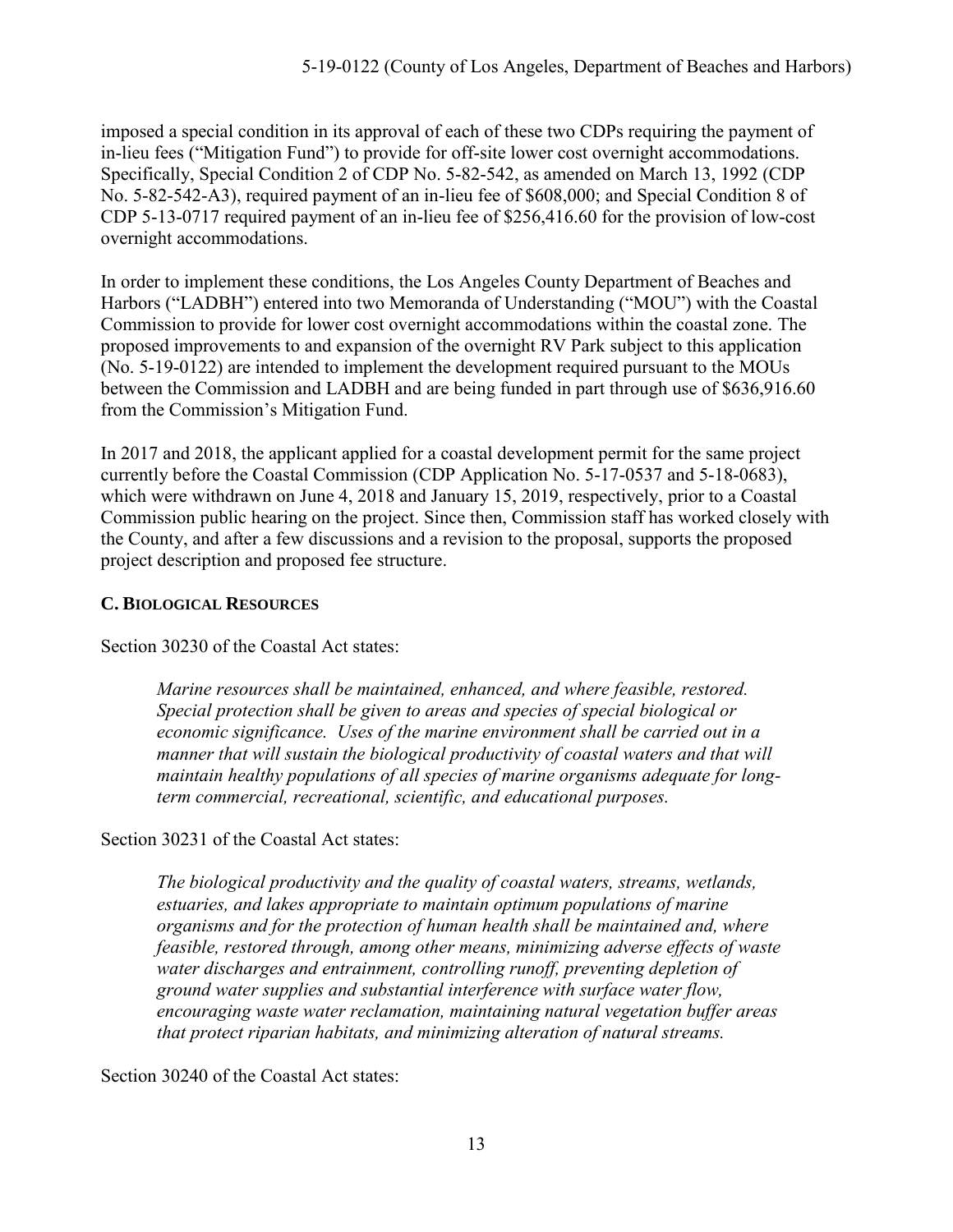*(a) Environmentally sensitive habitat areas shall be protected against any significant disruption of habitat values, and only uses dependent on those resources shall be allowed within those areas. (b) Development in areas adjacent to environmentally sensitive habitat areas and parks and recreation areas shall be sited and designed to prevent impacts which would significantly degrade those areas, and shall be compatible with the continuance of those habitat and recreation areas.* 

The proposed campground expansion will serve an acute need for recreational overnight facilities and will offer a form of lower-cost overnight accommodations on oceanfront land suitable for recreational uses in this area. At the same time, the campground project raises concerns relating to potential adverse impacts to coastal resources, primarily the southern foredune habitat that exists immediately adjacent to the project site.

A larger dune habitat area once covered approximately 4.5 square miles of coastline, between Westchester south to the base of Palos Verdes peninsula and from the Pacific Ocean inland for approximately one-half mile (*El Segundo Blue Butterfly Draft Recovery Plan*, September 1997). Dune coverage has significantly reduced over the years due to human activities and development. Within the vicinity of Dockweiler State Beach, only approximately 302 acres of the dune system presently exist within the LAX Dunes area located directly north of Hyperion Plant and west of the airport, and smaller foredunes exist along the base of the Vista Del Mar bluffs.

Section 30240 of the Coastal Act requires that environmentally sensitive habitat area ("ESHA") be protected. Section 30107.5 of the Coastal Act defines ESHA as "*any area in which plant or animal life or their habitats are either rare or especially valuable because of their special nature or role in an ecosystem and which could be easily disturbed or degraded by human activities and developments*". The California Department of Fish and Wildlife identifies southern foredunes as very rare habitat and as essential components of beach ecosystems. California dune ecosystems have suffered a disproportionately high amount of human impact because the coast is a highly desirable area for industry, tourism, recreation, and residential settlements<sup>1</sup>. As a result, dune ecosystems are listed as very rare by the CDFW Natural Diversity Database (CNDDB; southern foredunes,  $G2$ ,  $S2.1$ ; southern dune scrub,  $G1$ ,  $S1.1$ <sup>2</sup>. The southern foredunes at Dockweiler State Beach rise to the level of ESHA because they are rare and are easily disturbed and degraded by human activities and development as shown by the significant loss of dune habitat and the high cover of non-native and invasive species. Also, southern foredunes rise to the level of ESHA with or without relative vegetation coverage if dune morphology is present. Therefore, protection of the dune habitat is required by Section 30240(a) of the Coastal Act.

 $\overline{a}$ 

<sup>&</sup>lt;sup>1</sup> Nordstrom, K.F. and N.P. Psuty, 1980. Dune District Management: A Framework for Shorefront Protection and Land Use Control. Coastal Zone Management Journal, V.7:1-23

 $<sup>2</sup>$  The G-rank (global) and S-rank (state) represent the overall status of an element and reflects a combination of rarity, threat, and</sup> trend factors. G1 = Critically Imperiled-At very high risk of extinction due to extreme rarity (often 5 or fewer populations), very steep declines, or other factors. G2 = Imperiled-At high risk of extinction due to very restricted range, very few populations (often 20 or fewer), steep declines, or other factors. S1= Critically Imperiled-Critically imperiled in the state because of extreme rarity (often 5 or fewer populations) or because of factor(s) such as very steep declines making it especially vulnerable to extirpation from the state. S2= Imperiled-Imperiled in the state because of rarity due to very restricted range, very few populations (often 20 or fewer), steep declines, or other factors making it very vulnerable to extirpation from the state.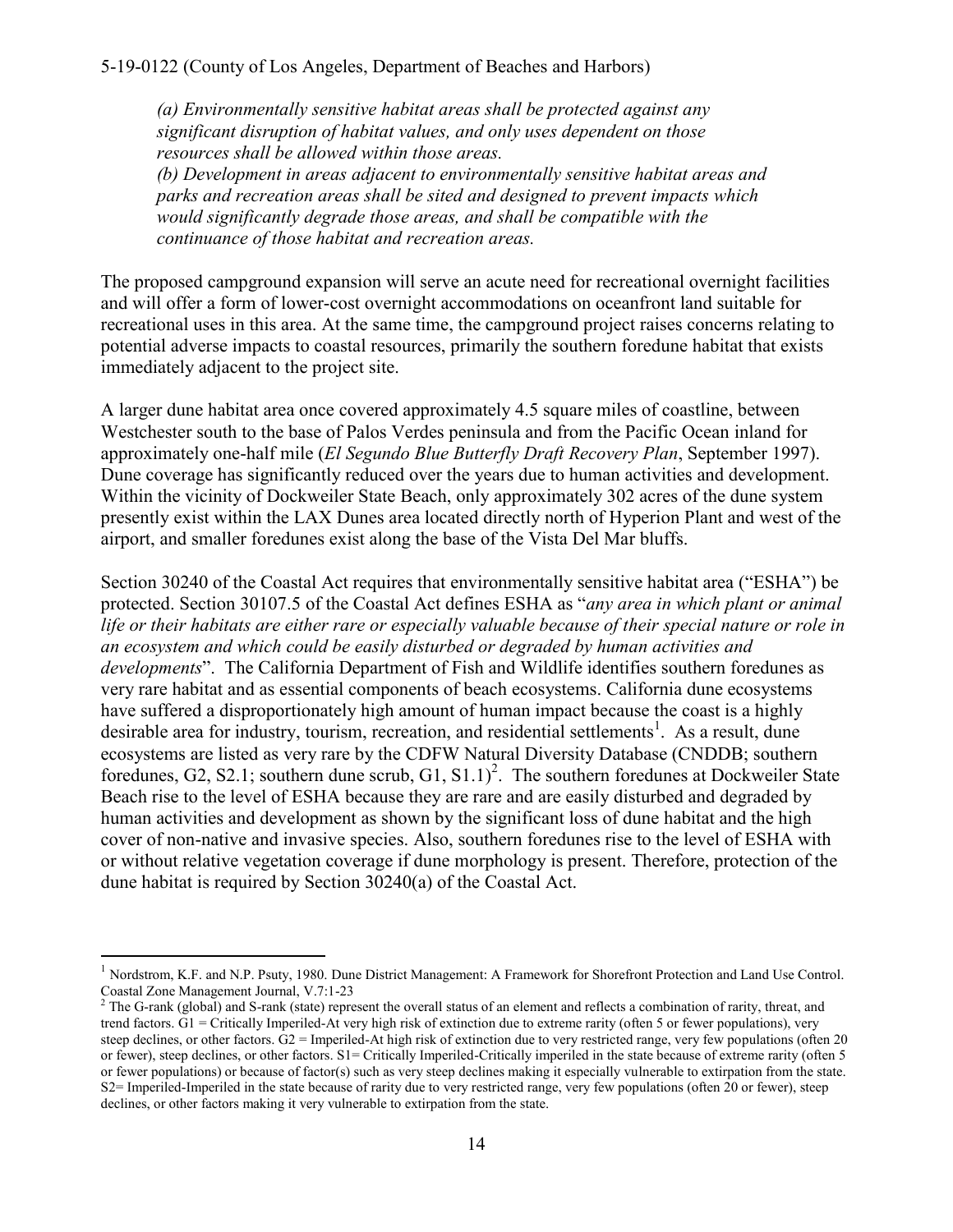The project site is adjacent to and surrounded by southern foredune habitat. The applicant provided a Habitat Assessment prepared by Michael Baker International dated October 4, 2017. Based on the assessment, the surrounding foredunes are vegetated with two plant communities: **1)** southern foredune, such as beach bur (*Ambrosia chamissonis*), salt heliotrope (*Heliotropium curassivicum*), beach primose (*Camissoniopsis cheiranthifolia*) alkali mallow (*Malvella leprosa*), sea rocket (*Cakile maritima*), and salt grass (*Distichlis spicata*); and **2)** exotic plant species, which are almost exclusively ice plant (*Carpobrotus edulis*).

Section 30240 states that only resource-dependent uses are allowed within ESHA. The proposed campground expansion is not a low-intensity use and is not a resource-dependent use allowed in ESHA under the Coastal Act. Consequently, the project has been designed to be sited outside of the ESHA to avoid any direct impacts. The applicant proposes to site the campervan expansion area immediately adjacent to the downcoast boundary of the existing RV Park. The construction site is currently comprised of sandy beach, a beach volleyball court net, and an enclosed dog run. No portion of the proposed development will encroach onto the sand dunes, and no direct impacts to the sand dunes are anticipated.

Nonetheless, there is a potential for indirect impacts to the surrounding dune ESHA from increased human activity in the area resulting from the proposed campground expansion. To ensure that potential indirect impacts to ESHA are avoided, the Commission frequently requires a 100-foot buffer between development and ESHA. In this case, the proposed project does not adhere to a 100 foot buffer around ESHA; however, the applicant proposes a reduced ESHA buffer that will range in width but will not measure less than approximately 12-15 feet between the campervan sites and the foredunes. Under Section 30240(b), development adjacent to ESHA is allowed as long as it does not "significantly degrade" the habitat and is compatible with the continued existence of the ESHA. In this instance, because the campervan campground involves medium-intensity recreational activities, the impacts of which will be mitigated as described below, the proposed project is not expected to significantly degrade the dunes habitat. The proposed development will result in passive recreational activities limited to parking of the campervans and picnicking. Most physical activity will occur outside of the project site along the beach, although some impacts to surrounding dune habitat could occur as a result of the expanded RV camping area (e.g. if pedestrians walk on dune habitat between the camping area and the beach). To prevent inadvertent impacts to adjacent dune habitat, the applicant is proposing an approximately four-foot tall, wood split-rail fence. The splitrail fence will be installed along the perimeter of the development to prevent indirect impacts associated with increased human activity and ensure the continuance of the southern foredune habitat surrounding the project site. The applicant is also proposing educational signage to identify the dune areas and help inform the public of the sensitive habitat area.

To mitigate for the reduced buffer and inadvertent potential indirect impacts to the surrounding ESHA as a recent of increased human activity adjacent to the ESHA, the applicant proposes to enhance the approximately 0.86-acre foredune habitat occurring along the boundaries of the project site. As part of the dune enhancement/restoration program, the applicant proposes to remove all exotic plant species within an approximately 0.86-acre foredune area on a regular basis to help native dune vegetation reestablish throughout the habitat. The intent is to have no more than five percent coverage of exotic plant species within the approximately 0.86-acre foredune habitat area to enhance the native habitat quality of the foredunes. Habitat enhancement/restoration is consistent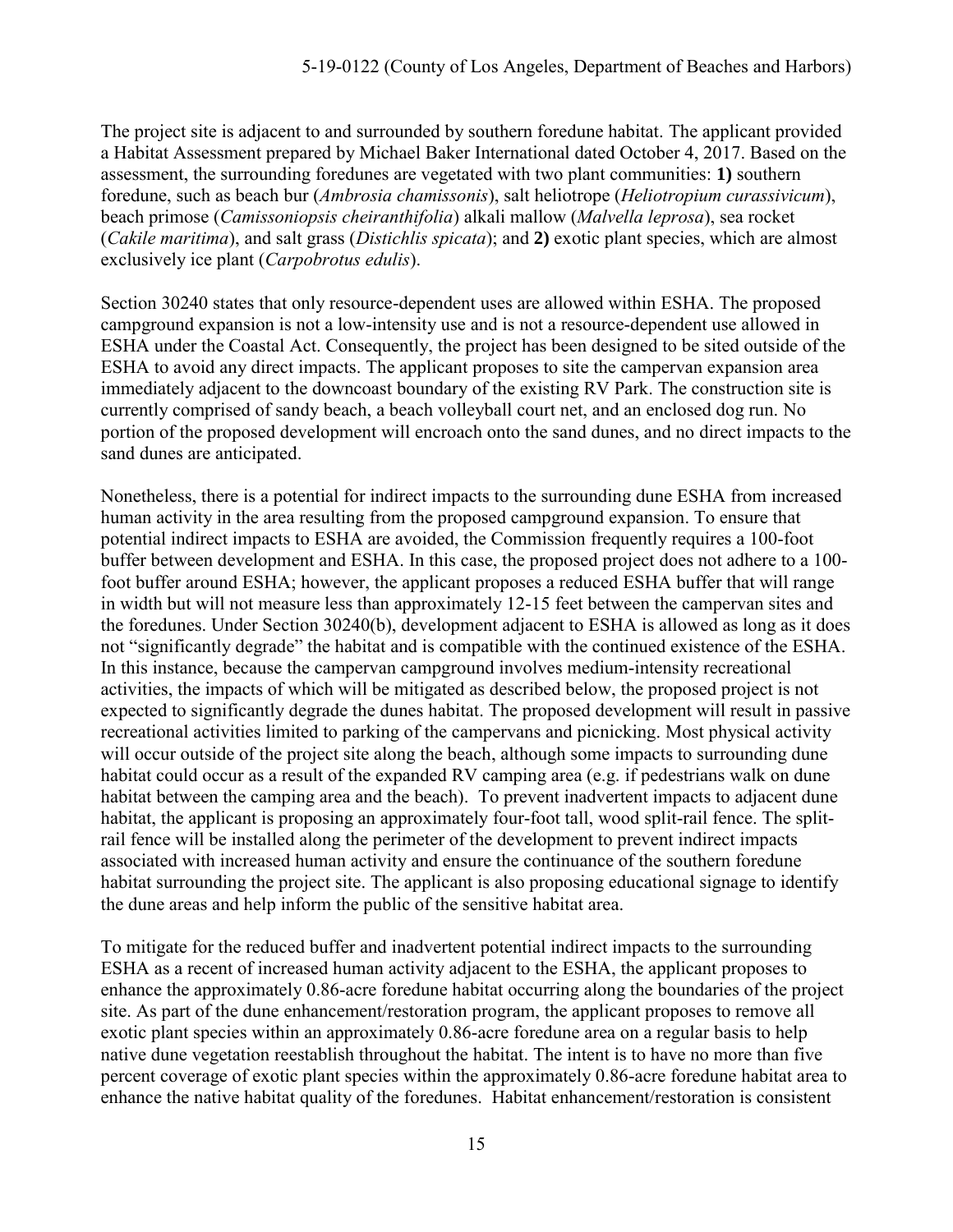with Section 30240 because it is a resource-dependent use and will not significantly degrade the ESHA (and, in fact, will enhance it). The proposed habitat enhancement/restoration includes a removal of non-native plants by hand.

However, if not properly conducted and monitored, the enhancement/restoration program could fail to meet the performance standards specified and/or contribute to the spread of non-natives. Therefore, to ensure proper implementation of the proposed enhancement/restoration, **Special Condition 1** requires the applicant to submit a final dune enhancement/restoration program prior to issuance of the permit and submit a monitoring report five (5) years from the date of the approval of the permit. If the report concludes that the dune enhancement/restoration is not in conformance with or has failed to meet the performance standards specified in the enhancement/restoration program approved pursuant to this permit, the applicant, or successors in interest, shall submit a revised or supplemental dune enhancement/restoration plan for the review and approval of the Executive Director. Special Condition 1 also requires best management practices to be implemented to avoid the recruitment or spread of non-native invasive species;

To ensure that measures protective of habitat and sensitive species are implemented, **Special Condition 2** is imposed. This special condition also requires that avoidance measures be implemented for native dune vegetation and requires a physical demarcation of the limits of development work.

The project site and surrounding areas are federally designated Critical Habitat for western snowy plover. However, western snowy plover have a low potential to forage and nest within the project site due to the high level of human disturbance already associated with the on-site beach volleyball court, dog run, RV Park, adjacent bicycle path, and beach grooming. To ensure that potential impacts to western snowy plover are avoided, all work is scheduled to occur outside of bird nesting season. To ensure the proposed project incorporates and implements this measure, the Commission imposes **Special Condition 3**, which specifies time and operation constraints to avoid adverse impacts on sensitive species and bird nesting activities. In addition, expansion of the RV campground facility and continued use of the expansion area for campervan recreation is not expected to interfere with snowy plovers because in addition to the area already experiencing high levels of human disturbance, the project site is located in the back beach area and the snowy plover roosting area is located more than a mile upcoast from the project site.

Regarding lighting, one of the more recently recognized human impacts on ecosystem function is that of artificial night lighting as it effects the behavior and function of many different types of organisms.<sup>3</sup> For literally billions of years the only nighttime sources of light were the moon and stars, and living things have adapted to this previously immutable standard and often depend upon it for their survival. A review of lighting impacts suggests that whereas some species are unaffected by artificial night lighting, many others are severely impacted. Overall, most impacts are negative ones or ones whose outcome is unknown. Research to date has found negative impacts to plants, aquatic and terrestrial invertebrates, amphibians, fish, birds and mammals, and a detailed literature

 $\overline{a}$  $3$  Longcore, T and C. Rich. 2002. Protection of environmentally sensitive habitat areas in proposed local coastal plan for the Santa Monica Mountains. The Urban Wildlands Group, Inc., P.O. Box 24020 Los Angeles, CA 90024.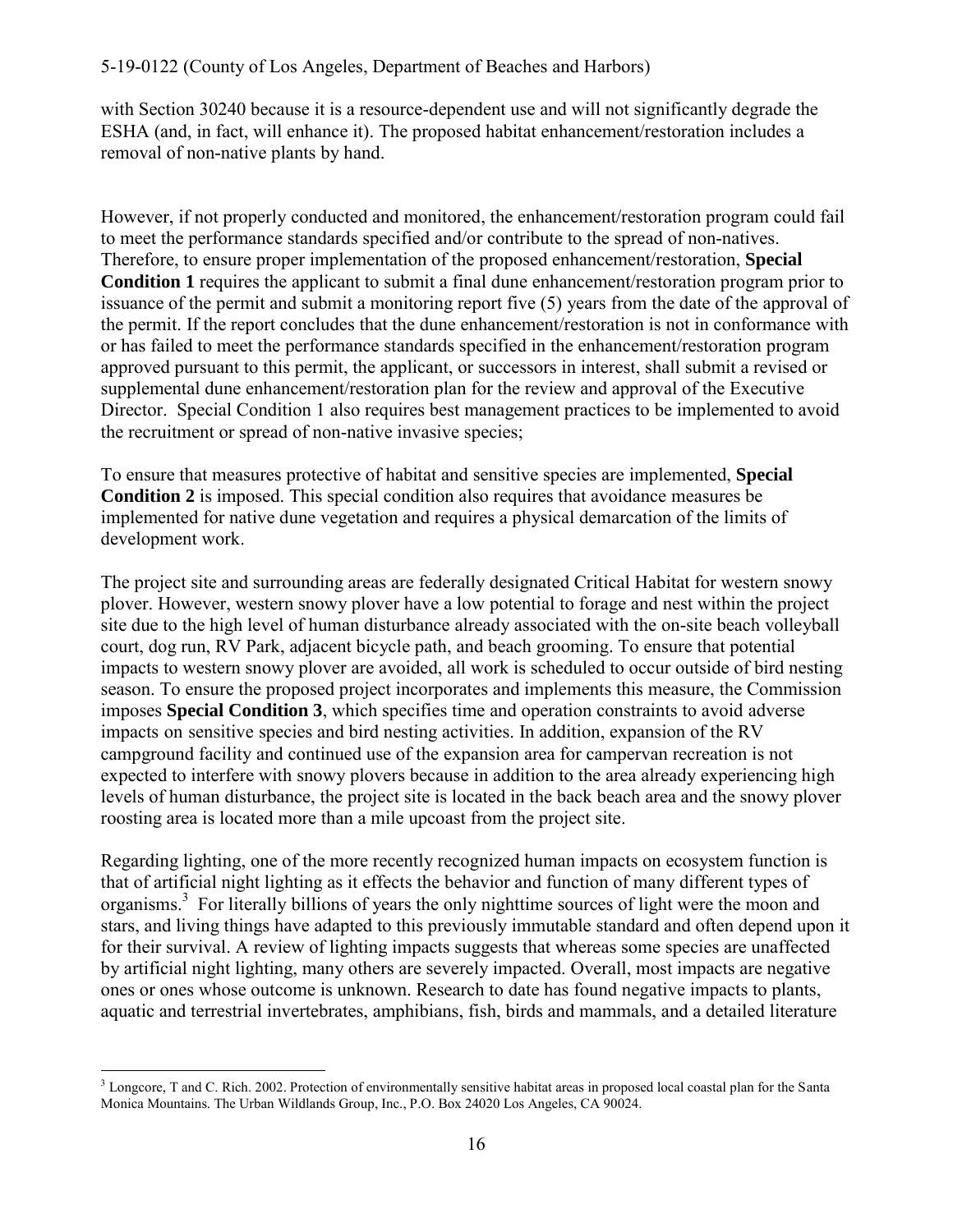review can be found in the report by Longcore and Rich.<sup>4</sup> Therefore, **Special Condition 4** requires lighting to be directed away from and/or shielded to avoid impacts on habitat areas.

Sections 30230 and 30231 of the Coastal Act require that marine resources and the biological productivity of coastal water be maintained and enhanced. Storage or placement of construction materials, debris, or waste in a location subject to erosion and dispersion or which may be discharged into coastal waters via rain or wind would result in adverse impacts upon the marine environment that would reduce the biological productivity of coastal waters. For instance, construction debris entering coastal waters may cover and displace soft bottom habitat. The proposed project is not anticipated to result in any significant adverse impact to marine resources or water quality. Construction best management practices would be implemented to avoid or minimize impacts to the environment. In order to ensure prevention of adverse construction-related impacts upon marine resources and to minimize erosion, the Commission imposes **Special Condition 5** requiring the applicant to implement construction best management practices.

Due to updates and revisions to the project plans during staff review, the Commission imposes **Special Condition 6**, which requires the submittal of final plans incorporating all changes**.** 

The Commission finds that the proposed development, as conditioned, is consistent with resource protection policies of the Coastal Act, such as Sections 30230, 30231 and 30240.

#### <span id="page-16-0"></span>**D. PUBLIC ACCESS AND RECREATION**

Section 30210 of the Coastal Act states:

*In carrying out the requirement of Section 4 of Article X of the California Constitution, maximum access, which shall be conspicuously posted, and recreational opportunities shall be provided for all the people consistent with public safety needs and the need to protect public rights, rights of private property owners, and natural resource areas from overuse.* 

Section 30213 of the Coastal Act states:

*Lower cost visitor and recreational facilities shall be protected, encouraged, and, where feasible, provided. Developments providing public recreational opportunities are preferred.* 

Section 30220 of the Coastal Act states:

*Coastal areas suited for water-oriented recreational activities that cannot readily be provided at inland water areas shall be protected for such uses.* 

Section 30221 of the Coastal Act states:

 $\overline{a}$ <sup>4</sup> Longcore, T and C. Rich. 2002. Protection of environmentally sensitive habitat areas in proposed local coastal plan for the Santa Monica Mountains. The Urban Wildlands Group, Inc., P.O. Box 24020 Los Angeles, CA 90024.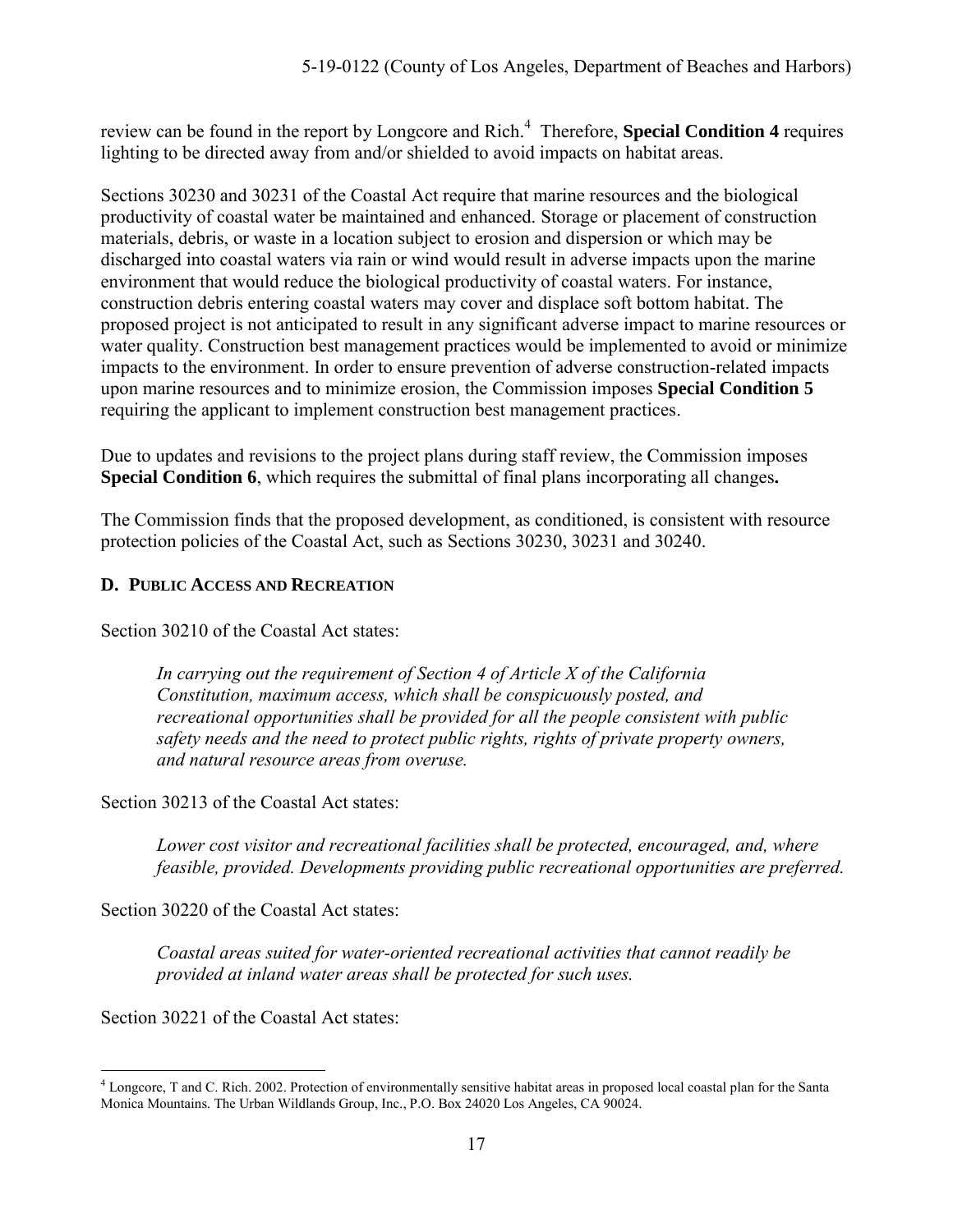#### 5-19-0122 (County of Los Angeles, Department of Beaches and Harbors)

*Oceanfront land suitable for recreational use shall be protected for recreational use and development unless present and foreseeable future demand for public or commercial recreational activities that could be accommodated on the property is already adequately provided for in the area.* 

Dockweiler State Beach is one of the most visited State Beaches in California. Major transportation corridors or regional connections including the 105 Freeway/Imperial Highway, Culver Boulevard, Manchester Avenue, and the coastal route, Vista Del Mar, link inland areas directly to the State Beach. The beach contains restroom and concession facilities, playground areas, volleyball courts, fire rings, regional bicycle path, and RV campground facilities. The regional bike path, the Marvin Braude Bicycle Trail, connects Torrance Beach to the Pacific Palisades, crossing every coastal city/town in Santa Monica Bay.

One of the basic goals stated in the Coastal Act is to maximize public access and recreation along the coast. The Chapter 3 policies of the Coastal Act also require that recreational opportunities be provided and that development shall not interfere with public access. To facilitate public access, Section 30213 provides that lower-cost visitor and recreational facilities shall be protected, encouraged, and where feasible, provided.

Lower cost overnight accommodations are one type of lower cost visitor serving facility necessary to ensure that lower income members of the public, including those that live further from the coast, are able to access and recreate at the coast. The Coastal Act's requirement to maximize access and promote lower cost visitor and recreational facilities is critical in providing opportunities for individuals and families from underserved communities to visit the coast when they might not be able to do so otherwise due to costs, including costs for overnight accommodations.

Currently, there is a significant lack of lower cost overnight accommodations – particularly lower cost hotel rooms – along most of the coast. New hotel developments are typically higher cost, and lower cost hotels have been closing at more than twice the rate of moderate and high cost hotels combined. This has resulted in coastal cities having as little as 5% lower cost hotel rooms, and the remaining  $95%$  higher cost.<sup>5</sup>

A recent field survey of beach visitors in southern California shows that, on average, visitors from median income households are willing to pay only \$82 per night to stay near the coast, and visitors from households at 80% of median income are willing to pay only \$78 per night.<sup>6</sup> These amounts are far less than the economy room rates at hotels in most coastal locations. Thus, hotel rates, even at lower cost hotels, are likely out of reach for the majority of visitors, especially during summer months when families and others are most likely to recreate at the beach. Other traditionally lower cost overnight accommodations such as camping, cabins and hostels are often booked many months in advance. Ultimately, those of lesser means are too frequently left with fewer opportunities to access overnight accommodations along the coast, which is indicative that more of these types of lower-cost overnight accommodations are needed along California's coastline.

 5 Ainsworth, J., Hansch, S. and Cavalieri, M. (California Coastal Commission). Public Workshop: Lower Cost Visitor Serving Accommodations. October 2016.

<sup>6</sup> Jon Christensen (UCLA) and Philip King (San Francisco State University), personal communication, 19 October 2016.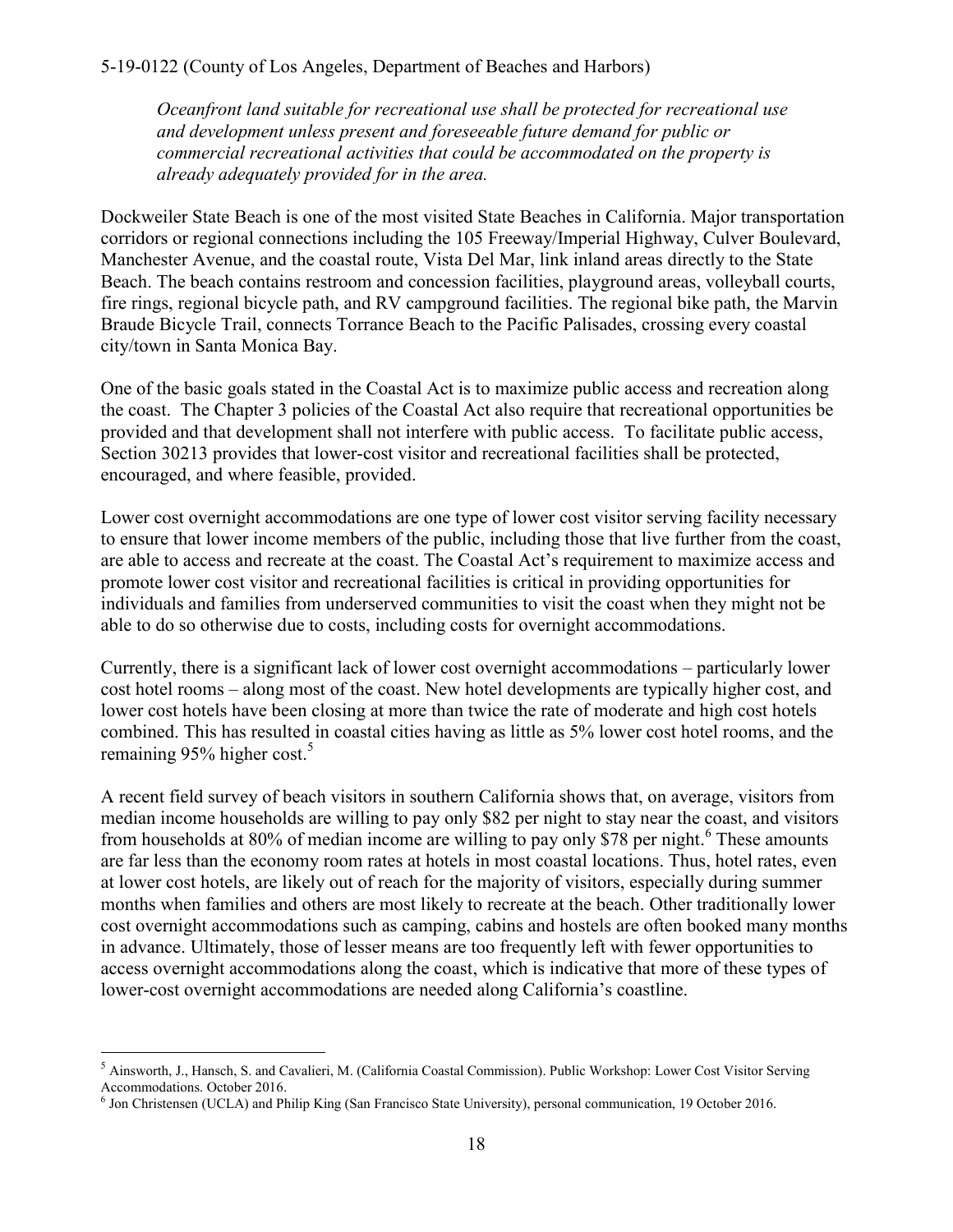The proposed project includes the expansion of a campground facility to provide 19 new campervan sites. The intent of the proposed campground expansion is to help enhance public access to the coast within Los Angeles County. The proposed campervan sites will serve an acute need for recreational facilities and lower cost overnight accommodations and will offer a form of lower-cost overnight accommodations on oceanfront land suitable for recreational uses in this area.

A fee structure was not proposed as part of the original applications. The applicant has revised the proposal to include a daily flat rate of \$45 for each campervan site; the applicant indicates that the fee was selected based on a comparison of similar camping sites up and down the coast. In addition, the proposed campervan sites will offer an even lower-cost alternative to RV camping, which has nightly rates between \$55 to \$65 at Dockweiler Beach. **Special Condition 10** reflects the proposal and ensures that the proposed new campervan spaces will be operated and maintained as lower cost accommodations for the general public in perpetuity.

During construction, the project should be designed and carried out in a manner that will ensure that public access to this beach remains open and clear for recreational uses. Mechanized equipment is required for the project, as well as disposal routes and staging areas. Construction staging and storage will occur adjacent to the project site along the east side of the RV parking lot. Therefore, during the construction phase of the project there would be a temporary impact to public access. However, the applicant proposes to undertake the development during the off-season (after Labor Day), or in January (when the RV Park is closed to the public) to minimize any potential impacts to public coastal access. The peak beach use season runs through the summer from May to October (typically from the start of Memorial Day weekend to October 31). Moreover, the duration of the project is not anticipated to exceed five to six months. Therefore, as proposed, the project staging will be sited so that there will be continued beach access (public parking, RV camp spaces, open bike trails, restroom facilities, etc.), and the project will not have an adverse impact to public access.

In addition, to ensure that future development will not have an adverse impact on the public coastal access and coastal resources, a future development condition (**Special Condition 7**) is imposed, stating that exemptions otherwise provided in Public Resources Code Section 30610(a) shall not apply to the development governed by Coastal Development Permit No. 5-19-0122.

The Commission finds that the proposed development, as conditioned, is consistent with 30210, 30220, 30221, and the other public access and recreation policies of the Coastal Act.

# <span id="page-18-0"></span>**E. HAZARDS**

Section 30210 of the Coastal Act states:

*In carrying out the requirement of Section 4 of Article X of the California Constitution, maximum access, which shall be conspicuously posted, and recreational opportunities shall be provided for all the people consistent with public safety needs and the need to protect public rights, rights of private property owners, and natural resource areas from overuse.* 

Section 30211 of the Coastal Act states: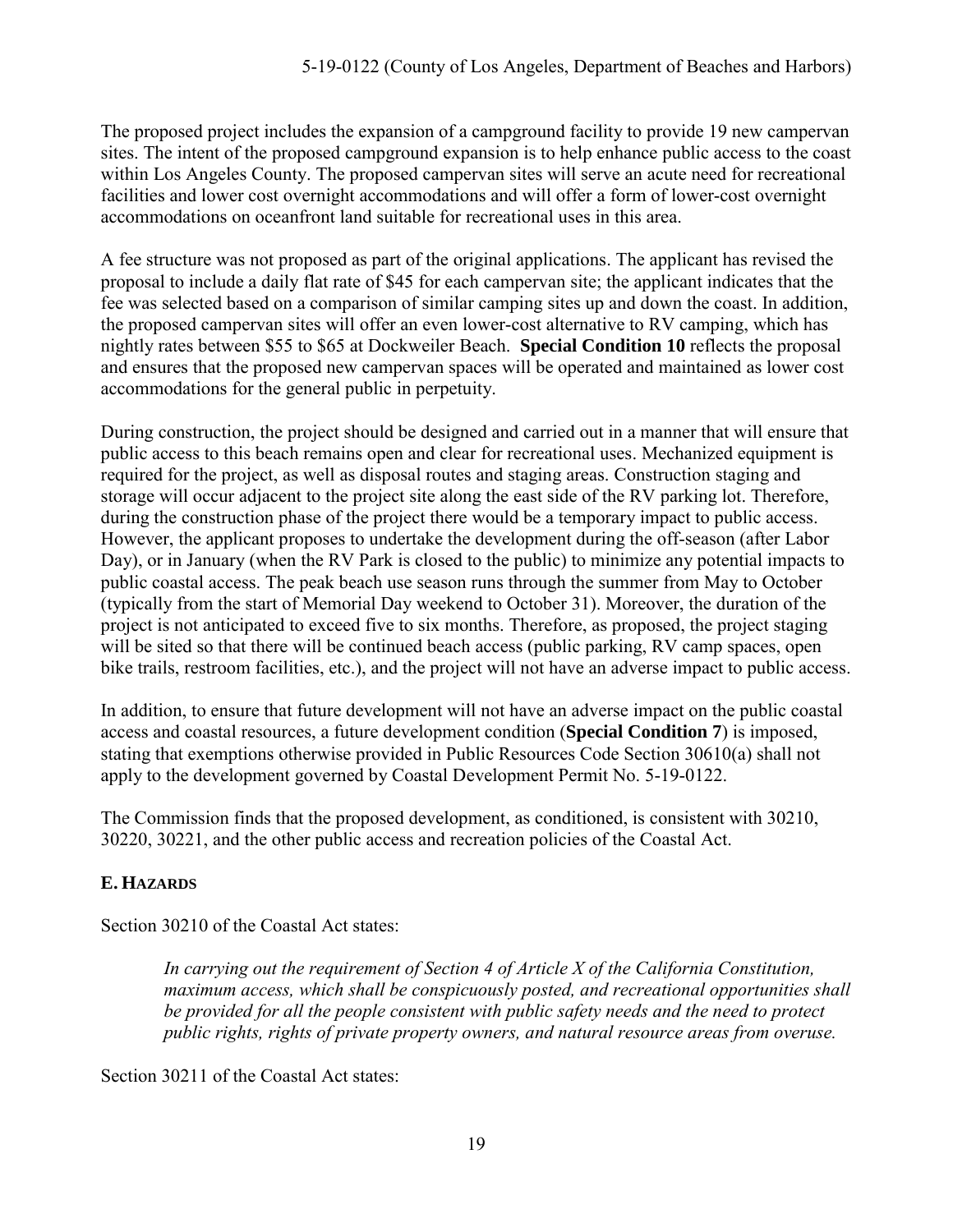*Development shall not interfere with the public's right of access to the sea where acquired through use or legislative authorization, including, but not limited to, the use of dry sand and rocky coastal beaches to the first line of terrestrial vegetation.* 

Section 30253 of the Coastal Act states, in pertinent part:

*New development shall do all of the following:* 

- *(a)Minimize risks to life and property in areas of high geologic, flood, and fire hazard.*
- *(b)Assure stability and structural integrity, and neither create nor contribute significantly to erosion, geologic instability, or destruction of the site or surrounding area or in any way require the construction of protective devices that would substantially alter natural landforms along bluffs and cliffs.*

Section 30251 of the Coastal Act states that:

*The scenic and visual qualities of coastal areas shall be considered and protected as a resource of public importance. Permitted development shall be sited and designed to protect views to and along the ocean and scenic coastal areas, to minimize the alteration of natural land forms, to be visually compatible with the character of surrounding areas, and, where feasible, to restore and enhance visual quality in visually degraded areas. New development in highly scenic areas such as those designated in the California Coastline Preservation and Recreation Plan prepared by the Department of Parks and Recreation and by local government shall be subordinate to the character of its setting.* 

The proposed project site is located on a sandy beach within the Dockweiler State Beach. The applicants are proposing to expand the Dockweiler Recreation Vehicle Park campground facility to accommodate 19 new campervan spaces. Due to its beachfront location, an inherently dynamic and potentially hazardous area, the project site must be examined for the potential for erosion, flooding, wave attack and wave runup hazards, including consideration of potential impacts due to severe storm events. Moreover, these hazards may be exacerbated by expected future sea level rise, which must also be considered.

#### **1. Sea Level Rise**

Sea level has been rising for many years. Several different approaches have been used to analyze the global tide gauge records in order to assess the spatial and temporal variations, and these efforts have yielded sea level rise rates ranging from about 1.2 mm/year to 1.7 mm/year (about 0.5 to 0.7 inches/decade) for the 20th century, but since 1990 the rate has more than doubled, and the rate of sea level rise continues to accelerate. Since the advent of satellite altimetry in 1993, measurements of absolute sea level from space indicate an average global rate of sea level rise of 3.4 mm/year or 1.3 inches/decade – more than twice the average rate over the 20th century and greater than any time over the past one thousand years. Recent observations of sea level along parts of the California coast have shown some anomalous trends; however, there is unequivocal evidence that the climate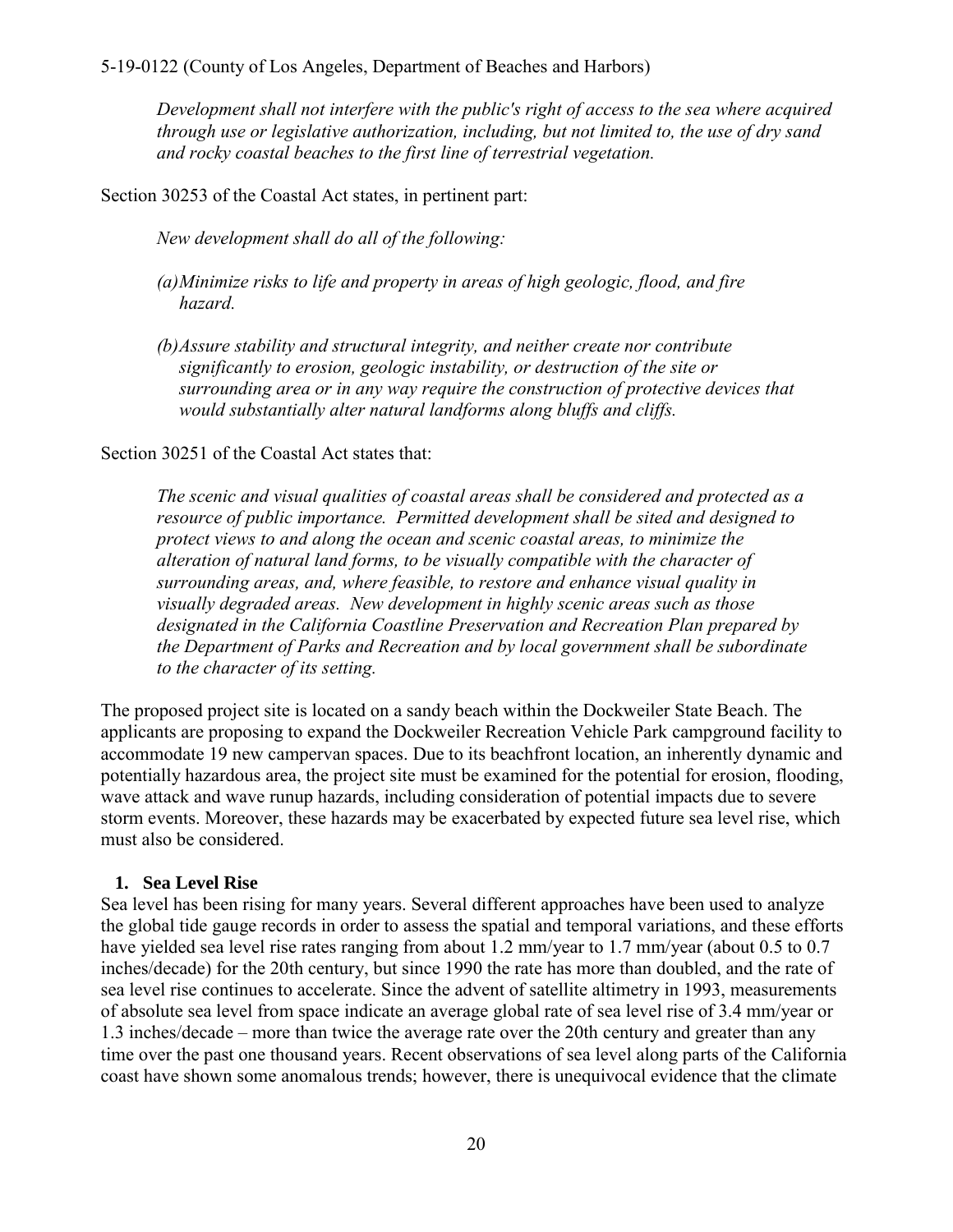is warming, and such warming is expected to cause sea levels to rise at an accelerating rate throughout this century.

The State of California has undertaken significant research to understand how much sea level rise to expect over this century and to anticipate the likely impacts of such sea level rise. In April 2017, a working group of the Ocean Protection Council's (OPC) Science Advisory Team released *Rising Seas in California: An Update on Sea-Level Rise Science.<sup>7</sup>* This report synthesizes recent evolving research on sea level rise science, notably including a discussion of probabilistic sea level rise projections as well as the potential for rapid ice loss leading to extreme sea level rise. The updated projections in the 2017 Rising Seas report and the 2018 OPC Guidance, which are based on the current best available science on sea level rise, suggest that sea levels could rise between 2.1 and 6.7 feet by 2100 at the Los Angeles tide gauge, $8$  depending on future greenhouse gas emissions. The OPC Guidance recommends that development of only moderate adaptive capacity, including residential development, use the high end of this range, 6.7 feet, to inform decisions regarding development. The updated Rising Seas science report and OPC Guidance also include an extreme scenario (termed the "H++" scenario) of 9.9 feet of sea level rise by 2100 based on recent modelling efforts that look at possible sea level rise associated with rapid ice sheet loss.

As our understanding of sea level rise continues to evolve, it is possible that sea level rise projections will continue to change as well (as evidenced by the recent updates to best available science). While uncertainty will remain with regard to exactly how much sea levels will rise and when, the direction of sea level change is clear and it is critical to continue to assess sea level rise vulnerabilities when planning for future development. Importantly, maintaining a precautionary approach that considers high or even extreme sea level rise rates and includes planning for future adaptation will help ensure that decisions are made that will result in a resilient coastal California.

On the California coast the effect of a rise in sea level will be the landward migration of the intersection of the ocean with the shore, which will result in increased flooding, erosion, and storm impacts to coastal areas. On a relatively flat beach, with a slope of 40:1, a simple geometric model of the coast indicated that every centimeter of sea level rise will result in a 40 cm landward movement of the ocean/beach interface. For fixed structures on the shoreline, such as a seawall, an increase in sea level will increase the inundation of the structure. More of the structure will be inundated or underwater than is inundated now and the portions of the structure that are now underwater part of the time will be underwater more frequently. Accompanying this rise in sea level will be an increase in wave heights and wave energy. Along much of the California coast, the bottom depth controls the nearshore wave heights, with bigger waves occurring in deeper water. Since wave energy increases with the square of the wave height, a small increase in wave height can cause a significant increase in wave energy and wave damage. Combined with the physical increase in water elevation, a small rise in sea level can expose previously protected back shore development to increased wave action, and those areas that are already exposed to wave action will be exposed

 $\overline{a}$ 

<sup>7</sup> Griggs, G, Árvai, J, Cayan, D, DeConto, R, Fox, J, Fricker, HA, Kopp, RE, Tebaldi, C, Whiteman, EA (California Ocean Protection Council Science Advisory Team Working Group). Rising Seas in California: An Update on Sea-Level Rise Science. California Ocean Science Trust, April 2017.

<sup>&</sup>lt;sup>8</sup> The OPC Guidance provides sea level rise projections for 12 California tide gauges, and recommends using the projections from the tide gauge closest to the project site. The projections for the LA tide gauge can be found on page 72 of the OPC Guidance.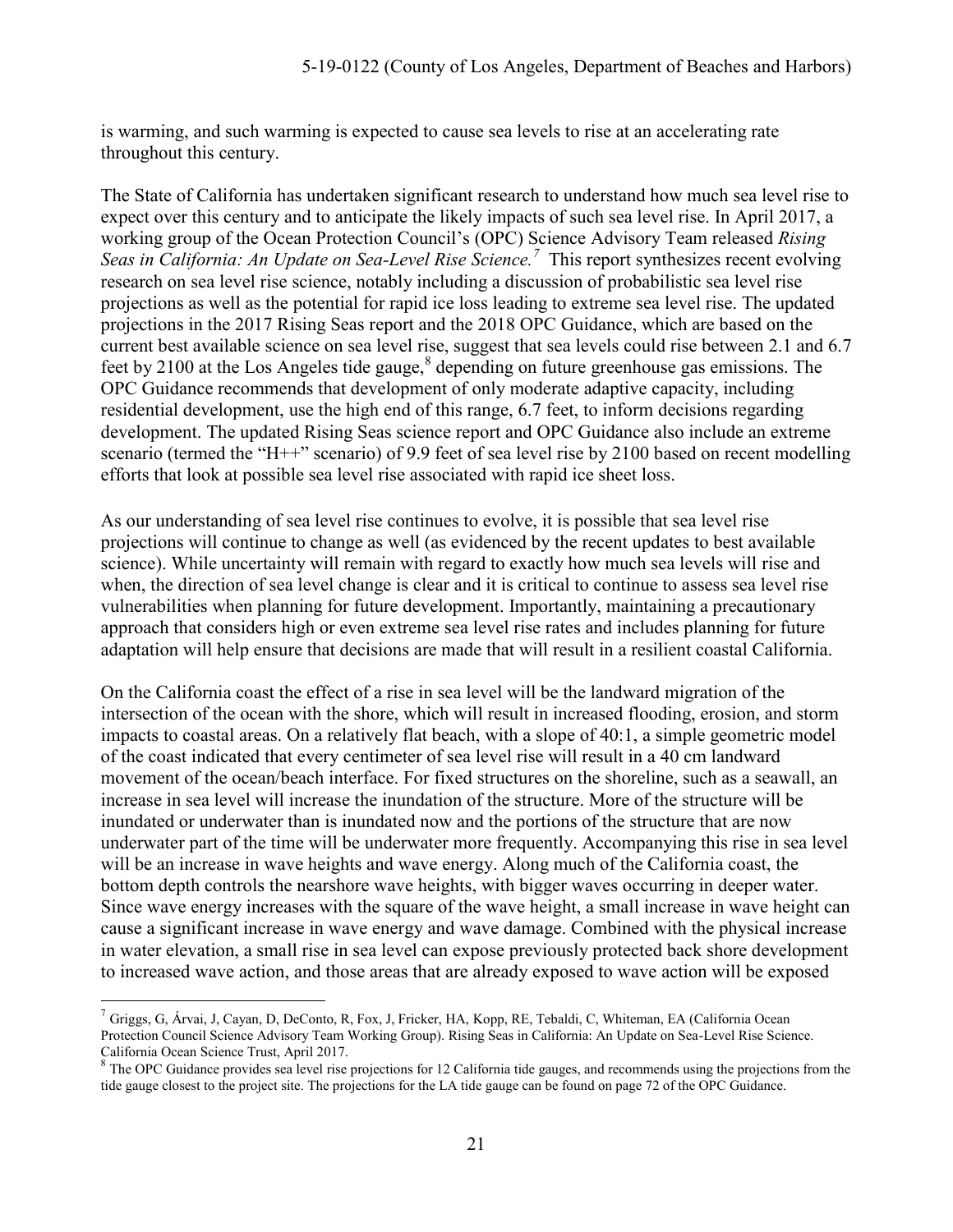more frequently, with higher wave forces. Structures that are adequate for current storm conditions may not provide as much protection in the future.

In this case, the beach area abutting the project site is a broad breach, approximately 300- to 600 feet in width. The wide sandy beach seaward of the project site will offer some protection against wave uprush and flooding hazards. However, similar to other nearby beach fronting communities such as those at Surfside in Seal Beach (south of the subject site) the wide sandy beach is the only protection from wave uprush hazards.

Even though wide sandy beaches afford protection of development from wave and flooding hazards, development in such areas is not immune to hazards. For example, the County already constructs a seasonal berm along the beach to protect County improvements such as restrooms, bicycle path, and lifeguard stations. Recently, in 2015, the Coastal Commission granted to the applicant, Los Angeles County Department of Beach Harbors, Coastal Development Permit No. 5- 14-1345 authorizing the "*Construction of 9 seasonal sand berms, for winter storms wave protection, and measuring approximately 15 feet high and varying in length from approximately 200 feet to 1,500 feet in length,"* for Venice Beach, Dockweiler State Beach, and Hermosa Beach. Prior to the approval of the permit, the Coastal Commission held a public hearing on September 9, 2015 in Arcata. At this hearing, residents of Playa Del Rey raised concerns over the limited length of the proposed berms and requested that they be extended to provide protection to the private oceanfronting residences located just north of Dockweiler Beach citing past flooding occurrences during winter storm events and the lack of natural vegetation or dunes. The residents discussed flooding caused by paths of water flowing past the berm causing the first public road to flood.

Beach areas are dynamic environments, which may be subject to unforeseen changes. Such changes may affect beach processes, including sand regimes. The mechanisms of sand replenishment are complex and may change over time, especially as beach process altering structures, such as jetties, are modified, either through damage or deliberate design. Therefore, the presence of a wide sandy beach at this time does not preclude wave uprush damage and flooding from occurring at the subject site in the future. The width of the beach may change, perhaps in combination with a strong storm event, resulting in future wave and flood damage to the proposed development.

Therefore, the proposed development is located in an area where coastal hazards exist that could adversely impact the development, particularly due to sea level rise. The applicant may determine that the benefits of development at this location outweigh the risks of coastal hazards, and choose to construct the development at this location despite the risk of wave-uprush due to its location adjacent to the ocean. However, the applicant must assume the risks, outlined above. Therefore, the Commission imposes **Special Condition 8** requiring the applicant to assume the risks of the development. The condition also requires the applicant to indemnify the Commission in the event that third parties bring an action against the Commission as a result of the failure of the development to withstand the hazards.

### **2. Future Shoreline Protective Devices**

The proposed development is located adjacent to the ocean in an area that may be impacted by coastal hazards as sea levels continue to rise, thus, raising the potential need for a shoreline protective device to protect the proposed RV campground in the future. In the case of the current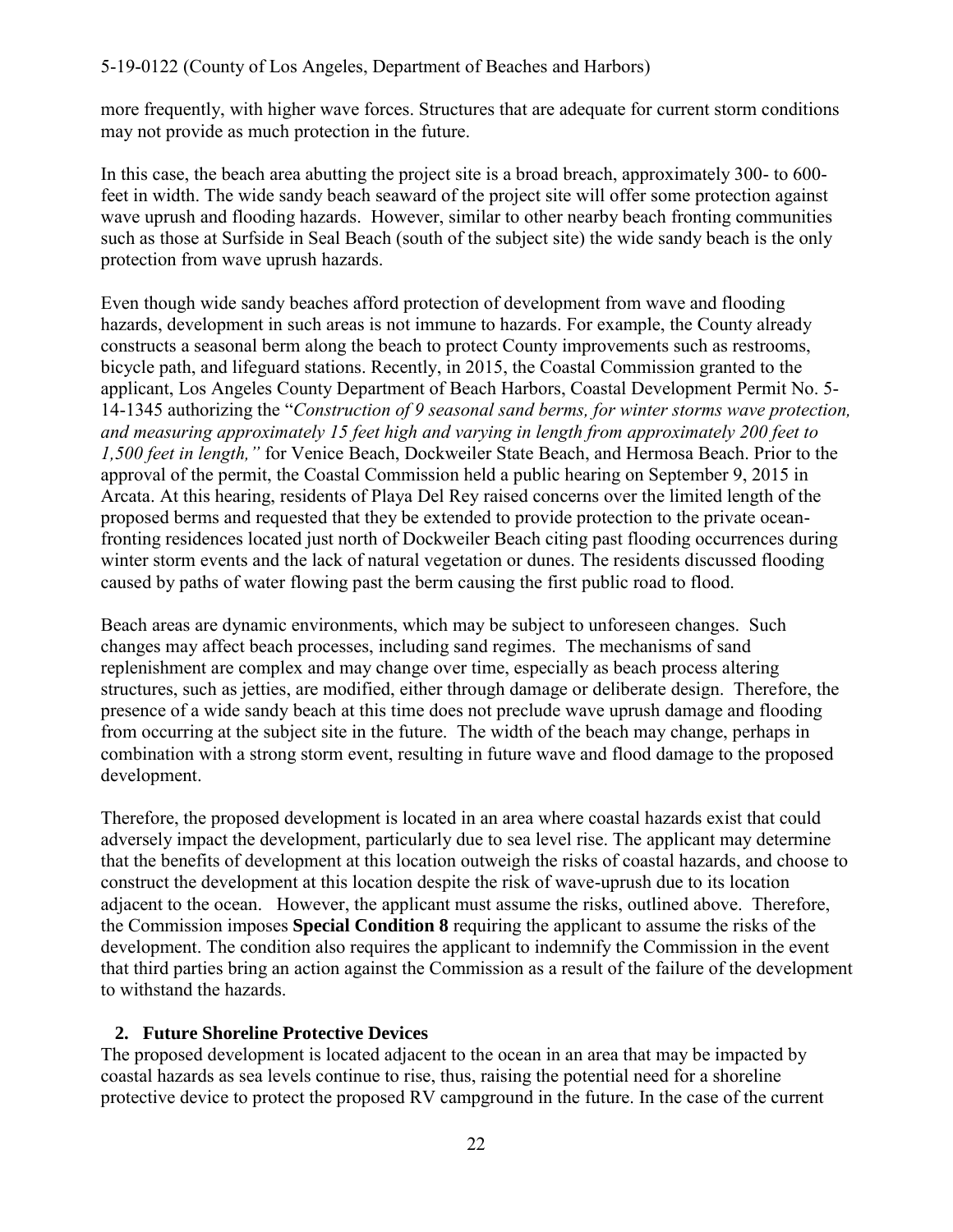project, the applicant does not propose the construction of any shoreline protective device to protect the proposed development. However, nearby beachfront communities have experienced flooding and erosion during severe storm events, such as El Nino storms. In light of likely sea level rise scenarios, it is also possible that the proposed structure may be subject to wave uprush hazards at some point in the future.

The Coastal Act limits construction of protective devices because they can have a variety of negative impacts on coastal resources, including adverse effects on sand supply, public access, coastal views, natural landforms, and overall shoreline beach dynamics on and off site, ultimately resulting in the loss of beach. In addition, the construction of a shoreline protective device to protect new development would conflict with Section 30251 of the Coastal Act which states that permitted development shall minimize the alteration of natural land forms, including beaches which would be subject to increased erosion from such a device.

Shoreline protective devices can result in a number of adverse effects on the dynamic shoreline system and the public's beach ownership interests. First, shoreline protective devices can cause changes in the shoreline profile, particularly changes in the slope of the profile resulting from a reduced beach berm width. This may alter the usable area under public ownership. A beach that rests either temporarily or permanently at a steeper angle than under natural conditions will have less horizontal distance between the mean low water and mean high water lines. This reduces the actual area in which the public can pass on public property, inconsistent with sections 30210 and 30211 of the Coastal Act.

The second effect of a shoreline protective device on access is through a progressive loss of sand as shore material is not available to nourish the bar. The lack of an effective bar can allow such high wave energy on the shoreline that materials may be lost far offshore where it is no longer available to nourish the beach. A loss of area between the mean high water line and the actual water is a significant adverse impact on public access to the beach, inconsistent with sections 30210 and 30211 of the Coastal Act.

Third, shoreline protective devices such as revetments and bulkheads cumulatively affect shoreline sand supply and public access by causing accelerated and increased erosion on adjacent public beaches, inconsistent with sections 30210 and 30211 of the Coastal Act. This effect may not become clear until such devices are constructed individually along a shoreline and they reach a public beach. As set forth in earlier discussion, this portion of Dockweiler State Beach is currently characterized as having a wide sandy beach. However, the width of the beach can vary, as demonstrated by severe storm events. The Commission notes that if a seasonal eroded beach condition occurs with greater frequency due to the placement of a shoreline protective device on the subject site, then the subject beach would also accrete at a slower rate. The Commission also notes that many studies performed on both oscillating and eroding beaches have concluded that loss of beach occurs on both types of beaches where a shoreline protective device exists.

Fourth, if not sited in a landward location that ensures that the seawall is only acted upon during severe storm events, beach scour during the winter season will be accelerated because there is less beach area to dissipate the wave's energy. Finally, revetments, bulkheads, and seawalls can interfere directly with public access by their occupation of beach area that will not only be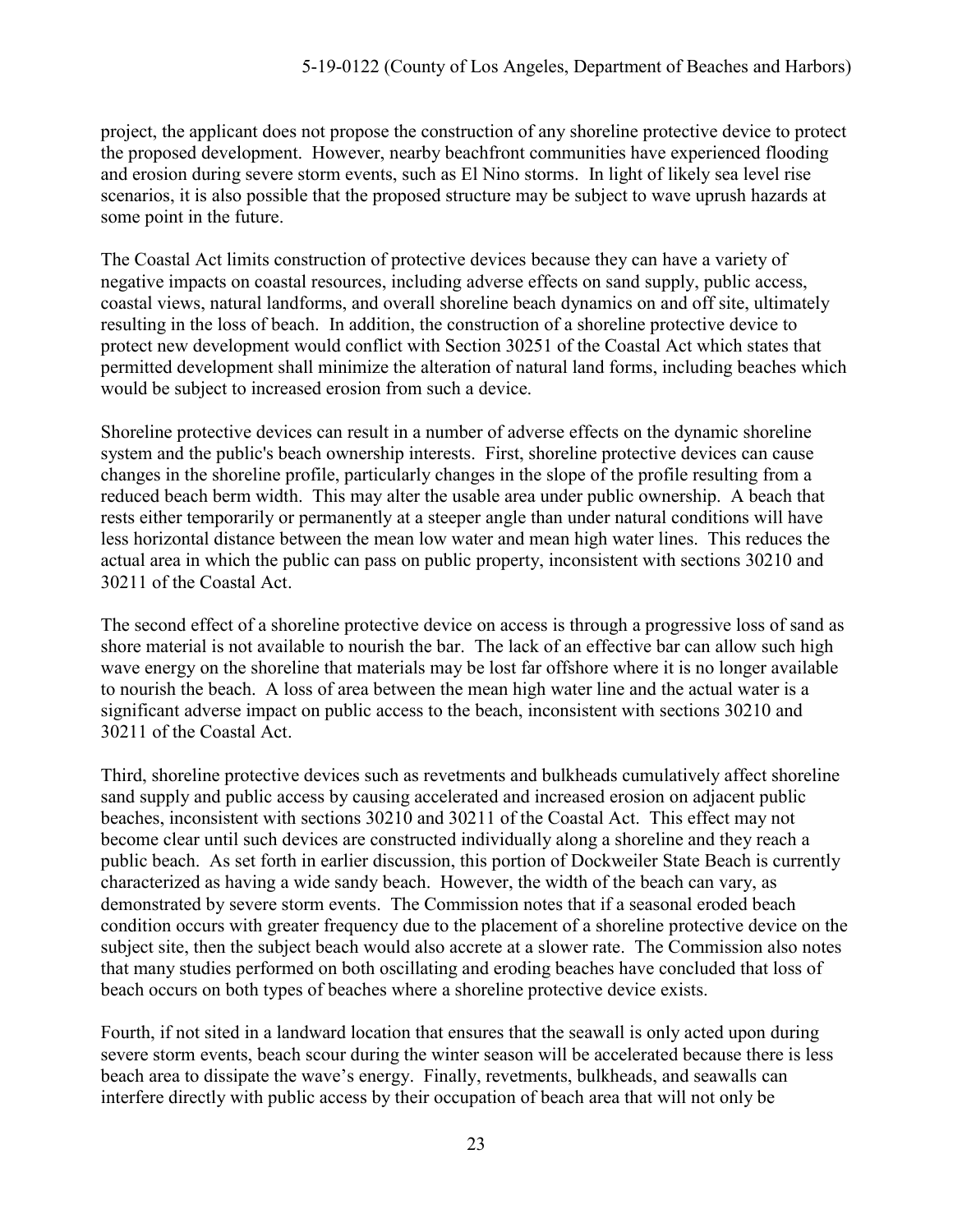### 5-19-0122 (County of Los Angeles, Department of Beaches and Harbors)

unavailable during high tide and severe storm events but also potentially throughout the winter season, inconsistent with sections 30210 and 30211 of the Coastal Act.

In addition, the construction of a shoreline protective device to protect new development would also conflict with Section 30251 of the Coastal Act which states that permitted development shall minimize the alteration of natural land forms, including sandy beach areas which would be subject to increased erosion from shoreline protective devices.

As previously stated, the applicant is not currently proposing a seawall. Given the proposed development is being sited on an oceanfront area, there is a potential that it may be affected by coastal hazards at some point in the future due to sea level rise as discussed above. The proposed development would be inconsistent with the policies of Chapter 3 of the Coastal Act if it required a shoreline protective device now or in the future. To ensure that the proposed project is consistent with Sections 30251 and 30253 of the Coastal Act, and to ensure that the proposed project does not result in future adverse effects to coastal processes, the Commission imposes **Special Condition 9**, which requires the applicant to waive any rights that it may have to construct such a device. This condition is necessary because it is difficult to completely predict with certainty what conditions the proposed development may be subject to in the future, and if the site does become vulnerable to wave attack or flooding, a shoreline protective device may not be the appropriate response to such hazards.

The Commission also requires that the applicant remove the development approved in this coastal development permit if any government agency has ordered that the development be removed due to wave uprush and flooding hazards. In addition, in the event that portions of the development are destroyed on the beach before they are removed, the applicant shall remove all recoverable debris associated with the development from the beach and ocean and lawfully dispose of the material in an approved disposal site. Such removal shall require a coastal development permit. **Special Condition 9** ensures that the risks to life and property from constructing the development in an area potentially subject to coastal hazards will be minimized, as required by Section 30253 of the Coastal Act.

### **Conclusion**

The Commission finds that only as conditioned as described above can the proposed development be found consistent with Sections 30251 and 30253 of the Coastal Act.

# <span id="page-23-0"></span>**F. VISUAL RESOURCES**

Section 30251 of the Coastal Act states:

*The scenic and visual qualities of coastal areas shall be considered and protected as a resource of public importance. Permitted development shall be sited and designed to protect views to and along the ocean and scenic coastal areas, to minimize the alteration of natural land forms, to be visually compatible with the character of surrounding areas, and, where feasible, to restore and enhance visual quality in visually degraded areas. New development in highly scenic areas such as those designated in the California Coastline Preservation and Recreation Plan prepared by the Department of Parks and Recreation and by local government shall be subordinate to the character of its setting.*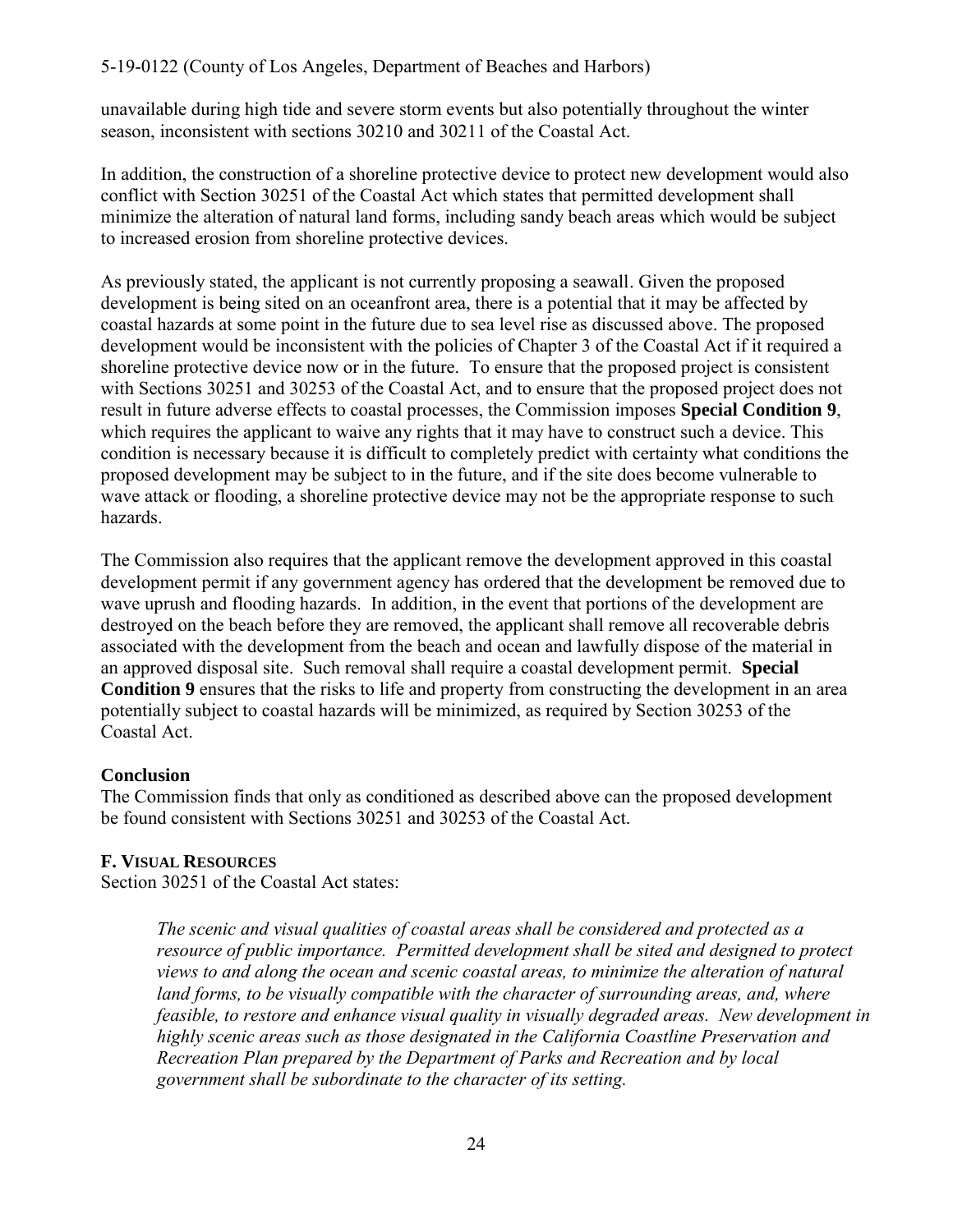The Coastal Act protects the visual quality of scenic coastal areas. The proposed development will be located within Dockweiler State Beach. The scenic and visual qualities that must be protected in this area consist of: the views to and along the beach; the public views from Vista Del Mar (the major coastal route directly above and parallel to this stretch of beach) to the beach and ocean; and the views across the beach to the ocean of headlands, dunes, and Vista Del Mar bluffs.

Vista Del Mar is approximately 25 feet above Dockweiler State beach. Because of the limited development and location of Vista Del Mar above the beach, the area along the roadway offers uninterrupted ocean views along most of its length. Section 30251 of the Coastal Act states that development shall be sited and designed to protect views to and along the ocean and scenic coastal areas. The proposed development will be sited adjacent to existing Dockweiler State Beach RV Park campground facility and will be constructed on the beach along the base of the bluff. Therefore, it will not obstruct ocean views from along Vista Del Mar. In addition, the proposed modular restroom addition will be sited within the existing footprint of the RV Park adjacent to the existing restroom building, which will help reduce visual clutter throughout the campground facility. Moreover, as seen from the regional bike path located looking inland toward the project site, the dunes and change in elevation will help reduce the visibility of the campground expansion site. Finally, the applicant is proposing a split-rail fence with a limited height of four feet that will consist of an open design. As designed, view obstruction of the scenic resources due to the proposed project will be minimal.

The Commission finds that the proposed development does not present a significant visual impact to the scenic resources from the roadway or along the beach. Therefore, the Commission finds the project, as conditioned, consistent with the visual resource protection policies of Section 30251 of the Coastal Act.

# <span id="page-24-0"></span>**G. LOCAL COASTAL PROGRAM**

Coastal Act Section 30604(a) states that, prior to certification of a local coastal program ("LCP"), a coastal development permit can only be issued upon a finding that the proposed development is in conformity with Chapter 3 of the Act and that the permitted development will not prejudice the ability of the local government to prepare an LCP that is in conformity with Chapter 3:

*(a) Prior to certification of the Local Coastal Program, a coastal development permit shall be*  issued if the issuing agency, or the commission on appeal, finds that the proposed development *is in conformity with the provisions of Chapter 3 (commencing with Section 30200) of this division and that the permitted development will not prejudice the ability of the local government to prepare a Local Coastal Program that is in conformity with the provisions of Chapter 3 (commencing with Section 30200). A denial of a coastal development permit on grounds it would prejudice the ability of the local government to prepare a Local Coastal Program that is in conformity with the provisions of Chapter 3 (commencing with Section 30200) shall be accompanied by a specific finding which sets forth the basis for such conclusion.*

The Playa del Rey south area of the City of Los Angeles has neither a certified LCP nor a certified Land Use Plan. As conditioned, the proposed development will be consistent with Chapter 3 of the